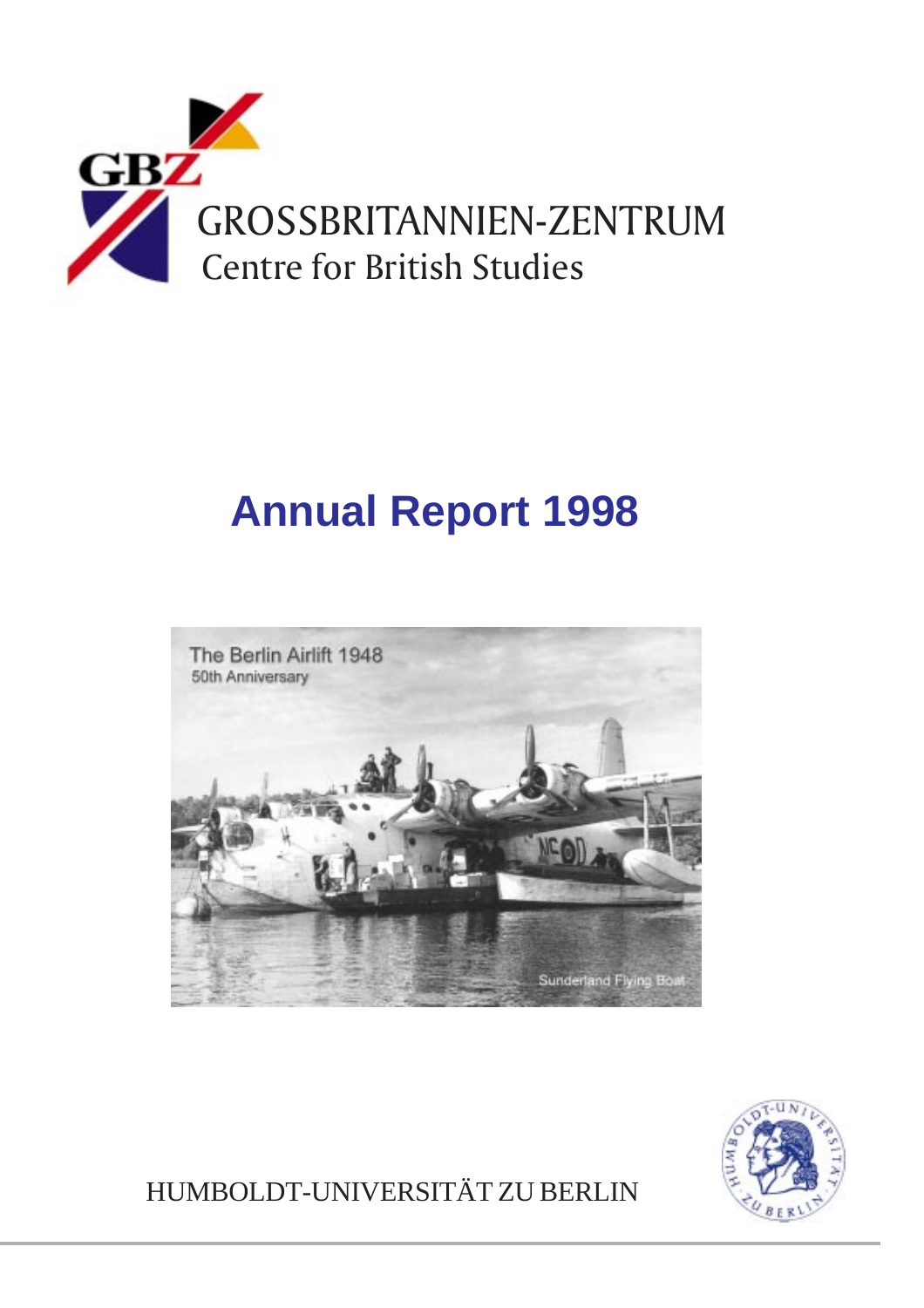## **Board of Trustees**

Chairman Sir Christopher Mallaby, GCMG, GCVO Ambassador to Germany 1988-1992

Dr. Elke Leonhard, MdB

Hans Leukers Mitglied des Vorstandes der Bankgesellschaft Berlin

Professor William Paterson FRSE The University of Birmingham Director of the Institute for German Studies

> Giles Radice, MP House of Commons

Dr. Klaus D. Schübel Vorstandsmitglied der Readymix AG für Beteiligungen

Professor Gerd Stratmann Ruhr-Universität Bochum Englisches Seminar

Professor Alan Watson CBE Chairman Burson-Marsteller UK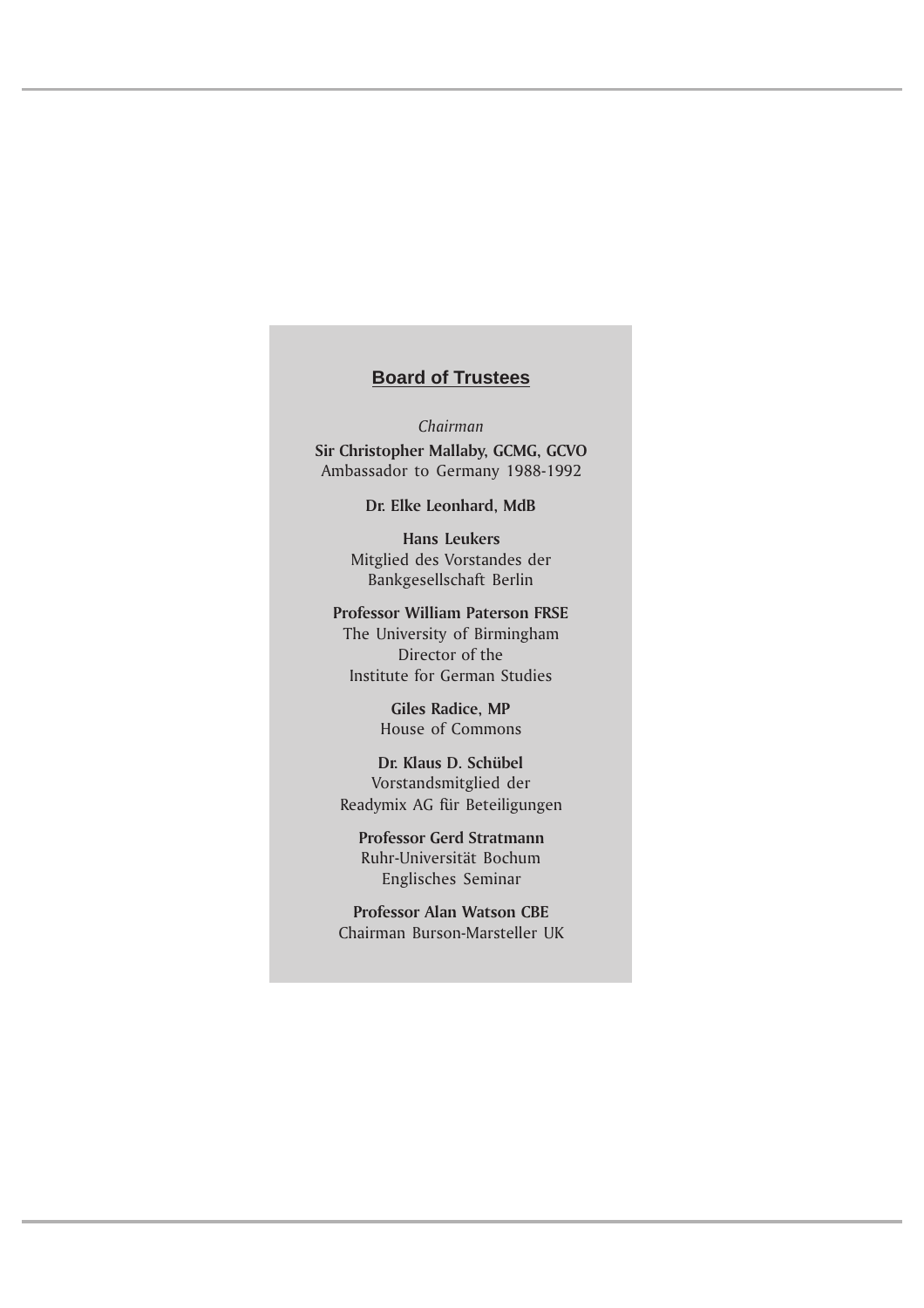# **Contents**

| <b>The Centre</b>                                                 | $\overline{2}$ |
|-------------------------------------------------------------------|----------------|
| The Centre in 1998                                                | 3              |
| <b>Teaching</b>                                                   | 4              |
| • Teaching 1997/1998                                              | 4              |
| • Teaching 1998/1999                                              | 5              |
| <b>Master in British Studies (M.B.S.)</b>                         | 7              |
| <b>Research</b>                                                   | 8              |
| • Discourses on Emotions                                          | 8              |
| • The Third Sector in Scotland, England and Wales,<br>and Germany | 8              |
| • Newspaperarchive                                                | 9              |
| • Publications                                                    | 9              |
| <b>Teaching and Research Staff; PhD Students</b>                  | 10             |
| Event in 1998                                                     | 12             |
| • The Berlin Airlift                                              | 12             |
| • Meetings, Conferences, External Lectures                        | 13             |
| • The Readymix Lecture                                            | 15             |
| • The Centre's Monday Lecture Series                              | 15             |
| • Additional Lectures                                             | 16             |
| <b>Guests at the Centre</b>                                       | 17             |
| <b>Board of Trustees</b>                                          | 18             |
| Sponsorship Projects of the Centre for British Studies            | 18             |
| Library                                                           | 19             |
| <b>The Centre's Website</b>                                       | 20             |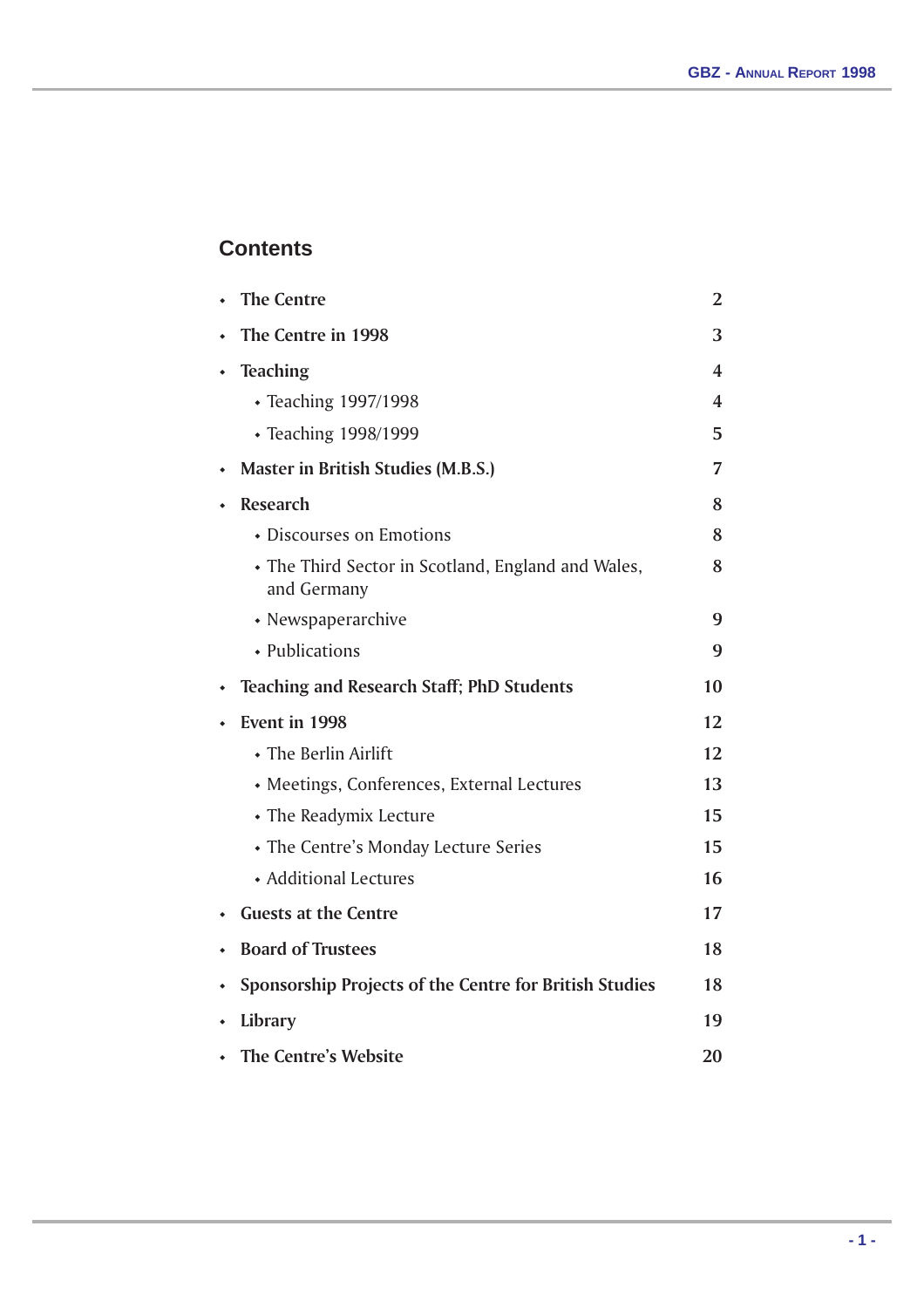# **The Centre for British Studies**

The Centre for British Studies at the Humboldt University Berlin was set up in 1995 as a teaching and research institute with a broad interdisciplinary agenda. It is so far the only one of its kind in a German-speaking country.

The goals of the Centre's work are:

- 1. To offer a Master in British Studies as a postgraduate degree. This 18 months Master course will give students the opportunity to add competence in British Studies to qualifications acquired in their first degree course. It will prepare them for executive positions in firms and public institutions with strong links with the United Kingdom or other English-speaking countries. The course will include a three months internship in a company or a public institution in Britain. The Centre will also involve 'practitioners' from German and British companies and financial institutions, television, law firms and the arts in its Master programme, so that its students will not only be offered classes by university teachers, but also be in constant contact with people running businesses, banks, theatres, museums etc.
- 2. To carry out comprehensive research programmes about Britain's special position as a pioneer within the modern industrialised world. For centuries, Britain has had a distinctive and often formative influence on Europe and the world in areas as diverse as history, economics, law, language, literature and the media, and still continues to make a decisive contribution to global modernisation.
- 3. To provide  $-$  in the heart of Berlin and close to Germany's political centre  $-$  a forum for lectures, seminars and conferences on Anglo-German topics of general interest.

## **Academic staff:**

For its initial phase, the Centre for British Studies has a core staff of three professors and seven junior lecturers and researchers, two of whom are funded by the Deutsche Forschungsgemeinschaft:

- \* Prof. Dr. Jürgen Schlaeger, Director, Chair for British Literature and Culture, appointed in 1995
- Prof. Dr. Helmut Weber, Chair for British Legal, Economic and Social Structures, 1997
- w Prof. Dr. Christiane Eisenberg, Chair for British History since the Restoration, 1998
- w Monika Lacher M.A., Literature and Cultural Studies
- Martin Liebert, Assessor, Law
- Marion Müller M.A., M.St., Literature and Cultural Studies
- Katharina Ouabeck M.A., Literature and Cultural Studies
- Elfie Rembold M.A., History
- w Sabine Selbig, Assessorin, Law
- Gesa Stedman M.A., Literature and Cultural Studies.

## **Clerical staff:**

- Corinna Radke M.A., Secretary
- Catherine Smith, Secretary
- $\bullet$  Evelyn Thalheim, Librarian
- Sylvena Zöllner, Administrative Officer.

The Centre also has a supporting staff of parttime student auxiliaries; in 1998 these were:

- w Christoph Aschenbrenner, Cultural Studies, Politics and Ethnology
- Christian Benne, English and German Language and Literature
- \* Anke Börsel, English and German Language and Literature
- $\bullet$  Daniela Hohme, English Language and Literature, Cultural Studies
- Jens Kuhlmann, Law
- w Annette Rebsch, Law
- **\* Christine Wiedemann, Politics, History** and Philosophy.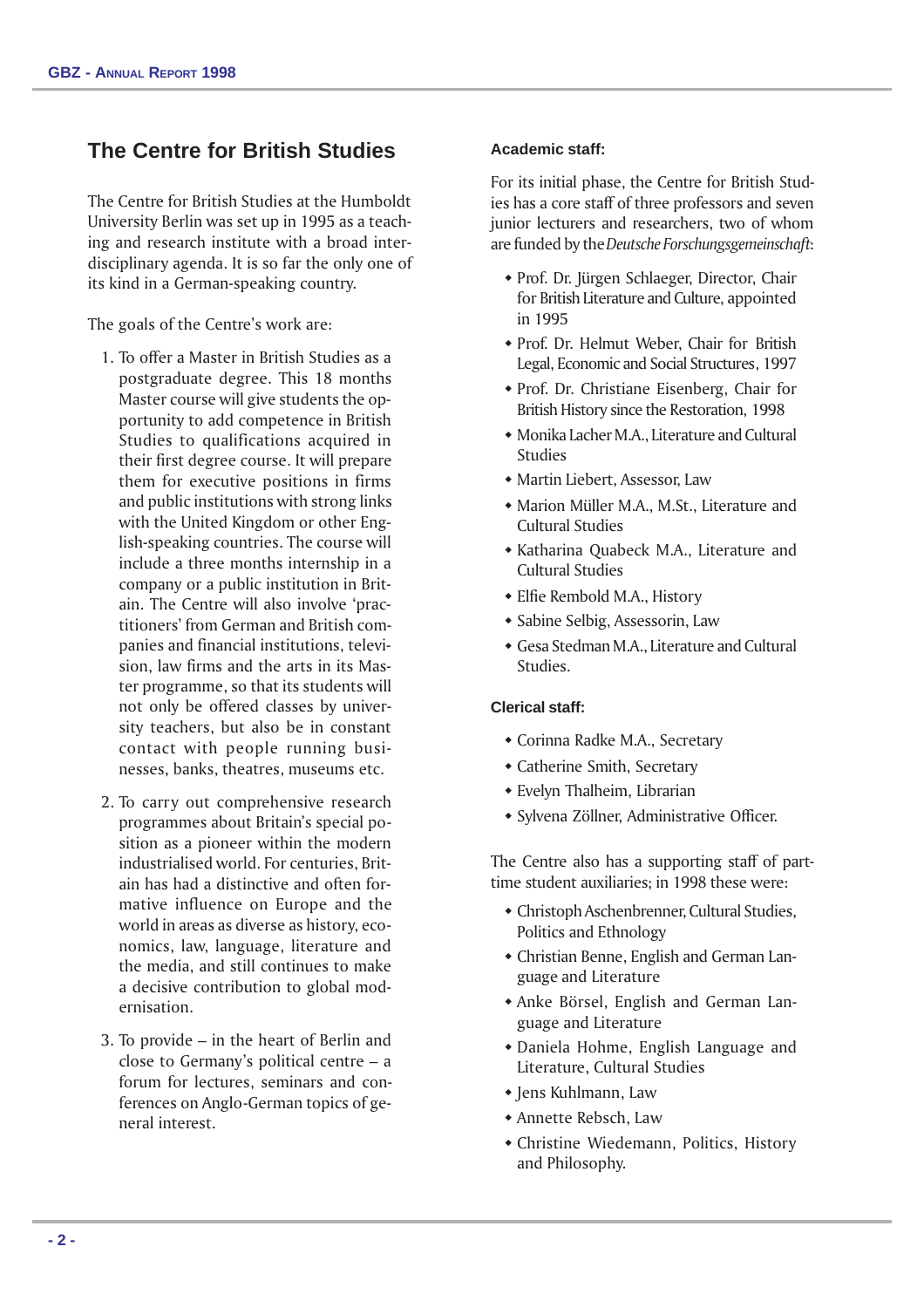# **The Centre in 1998**

1998 was an eventful and important year for the Centre.

In October, Christiane Eisenberg was appointed as professor for British History since the Restoration. With this appointment, the first stage of the build-up of the Centre was completed.

The Centre was also able to expand within the building in which it is situated, and all members of the Centre, previously in provisional rooms dispersed in the building, could move into permanent and adjacent offices on the second floor. The premises now include a large reference library room with work places for our students and researchers, one medium-sized room for a PC pool and two seminar rooms. Together with the seminar rooms on the ground floor we have a sufficient number of lecture rooms to do all our teaching in the building. And with our library now in its permanent location (page 19), the Centre is in a position to start with its Master course.

The Master's degree in British Studies (M.B.S.) with all the necessary regulations for admission, matriculation, syllabus and examinations (page 7) has been presented to the university and state authorities for approval. The Centre will enrol its first class of degree students in October 1999. Up-to-date information about this course and about all other activities of the Centre can be found on our internet website, which was also set up in 1998 (page 20).

Throughout the year, our series of guest lectures and other events organised by the Centre or in cooperation with other institutions has been continued (pages 15). Highlights were the  $50<sup>th</sup>$ anniversary commemoration of the Berlin Airlift in the summer semester (page 12), the Brandenburg Symposium in September (page 14) and our first Readymix Lecture with the British architect David Chipperfield in the winter semester (page 15).

In spite of the many time-consuming tasks necessary for setting up a new Centre like ours, all academic members of the Centre continued to pursue a broad range of teaching and research activities with unabated energy and enthusiasm.

December 1998 **Prof. Dr. Jürgen Schlaeger** Director



back row: E. Rembold, S. Zöllner, M. Liebert, H. Weber, C. Eisenberg, J. Schlaeger, E. Thalheim, C. Aschenbrenner, D. Hohme; front row: A. Rebsch, K. Quabeck, M. Lacher, G. Stedman, S. Selbig, C. Smith, C. Radke, C. Wiedemann; centre: Roger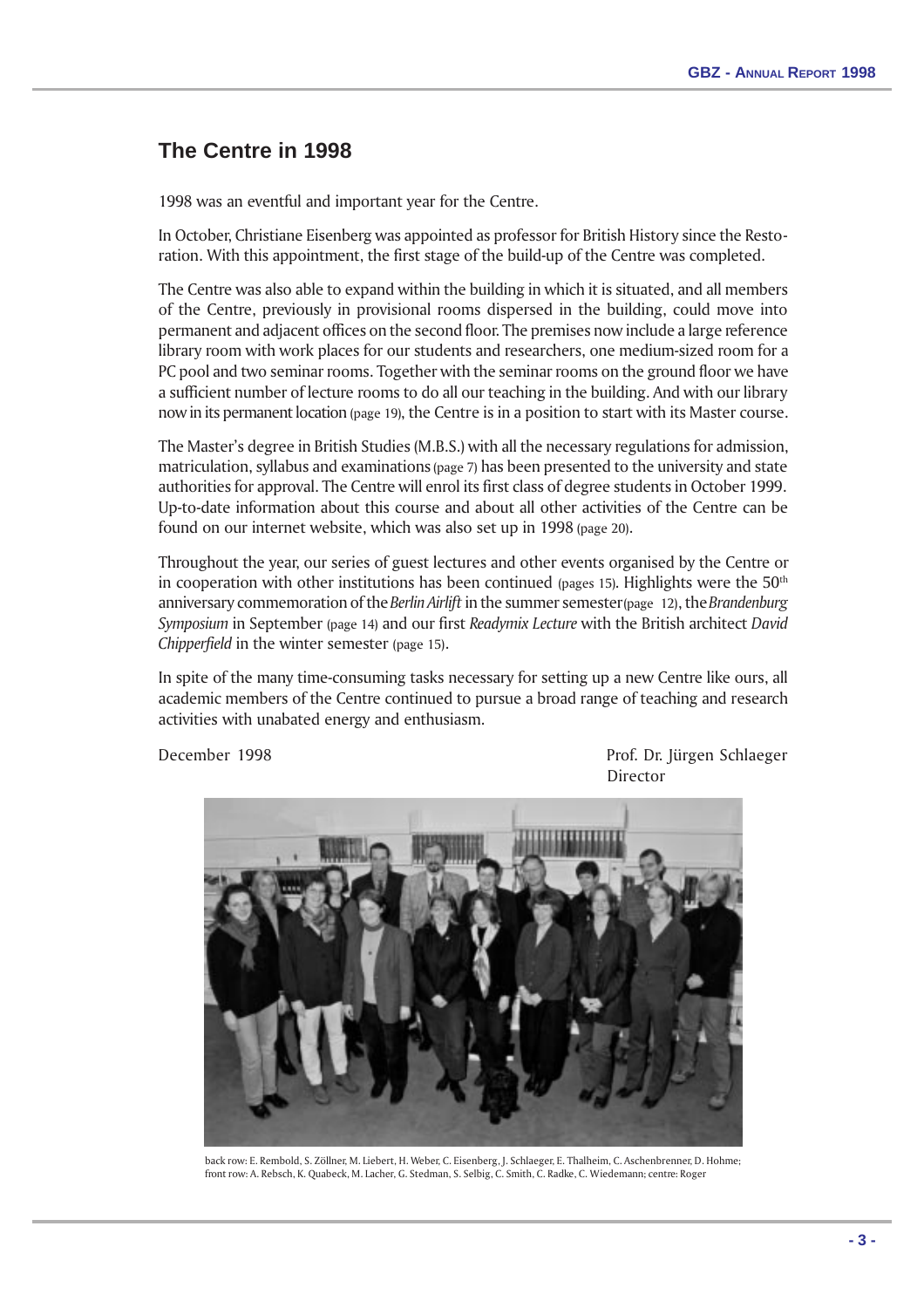# **Teaching**

In 1999 the Centre for British Studies will enrol the first group of students for the Master's degree (details on page 7). Until then the teaching staff of the Centre will give lectures and conduct seminars open to all students of the university or contribute to the course programmes of other departments such as English and Law.

## **Teaching 1997/1998**

## **Project Seminars: Winter Semester**

Project seminars are courses targeted at interdisciplinary topics and at the problems of teaching cultural studies. Mixed groups of teachers and students from different disciplines collected, examined and analysed material for the following subjects.

- National Identity
- w Strukturwandel der Öffentlichkeit in Großbritannien (Structural Change of the Public Sphere)

(In these two seminars M. Lacher, K. Quabeck, J. Schlaeger, G. Stedman, M. Liebert, S. Selbig and H. Weber were involved.)

"National Identity" expresses itself in rituals, symbols, hero worship, works of literature, and historical discourse. In many cases it also defines itself against other nations. National institutions and traditions provide arrangements of these elements in such a way that they can serve as stable objects of identification. But nations are 'imagined communities' and they change over time.

To bring this out, every team of students had materials to investigate such as institutions, literature, political discourse, visual representation, art, architecture and music as media of national self-expression. They then had to determine their impact on the development and transformation of national identities.

The project seminar "Strukturwandel der Öffentlichkeit" investigated the changes in the relation between the private and public spheres. Examples for this process are the emergence of the concept of public opinion in the 18th century and the development of public participation in the political system through elections and other forms of political commitment, for example trade unions and pressure groups. Some of the topics treated were the book market in the  $17<sup>th</sup>$  and  $18<sup>th</sup>$  centuries, the establishment of the press, the club culture and the history of the theatre.

Extracts from literature, materials on the constitution and structure of institutions such as parliament, the monarchy, judiciary and courts, were provided for the students in a reader.

These project seminars were very demanding. One or more lecturers prepared and guided each session, while the others participated actively in the discussions. It was a considerable challenge to select from the mass of the available material and to bring the multiplicity of possible themes and aspects into a teachable order. That we managed to do that was thanks to the energy and enthusiasm of everybody involved.

#### **Project Seminars: Summer Semester**

In the following semester the Centre organised the project seminars "Great Britain and Europe" and "Justiz und Demokratie in Großbritannien" (Justice and Democracy in Great Britain). Each of the two disciplinary groups in the Centre (Literature and Culture; Legal, Economic and Social Structures) was responsible for one of the seminars, but both groups also prepared sessions on their own research areas for the other seminar.

- Great Britain and Europe M. Lacher, K. Quabeck, J. Schlaeger, G. Stedman, H. Weber
- $\cdot$  Justiz und Demokratie in Großbritannien M. Liebert, J. Schlaeger, S. Selbig, H. Weber

The project seminar "Great Britain and Europe" investigated subject areas such as literature, law, media, and the arts, focusing on the question how they express and reflect the relationship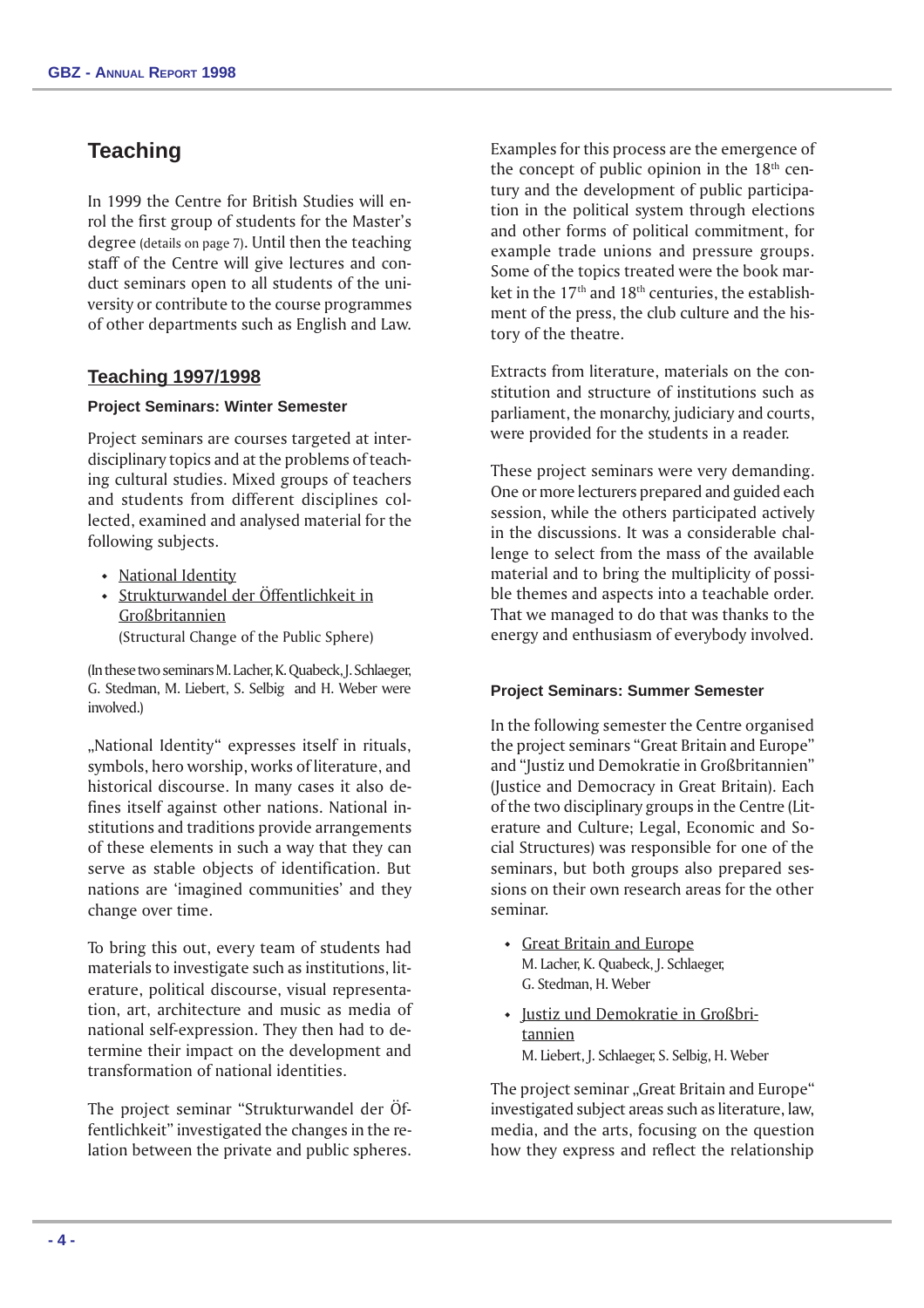between the UK and continental Europe. It prepared, furthermore, suitable materials for the joint final session.

The project seminar "Justiz und Demokratie in Großbritannien" looked into the characteristics of jurisdiction and administration of justice in Great Britain, and their relationship with the constitutional principle of democracy. Its approach combined the different points of view belonging to the disciplines involved.

## **Further Teaching: Summer Semester**

Late Victorian Drama Jürgen Schlaeger

The seminar "Late Victorian Drama" discussed the action, the language and the dramatis personae of the following plays:

Arthur Pinero: The Second Mrs Tanqueray

George Bernard Shaw: Widowers' Houses Arms and the Man

Oscar Wilde: Lady Windermere's Fan An Ideal Husband

## **Teaching 1998/1999**

#### **Winter Semester**

History and Interdisciplinarity Christiane Eisenberg

Interdisciplinarity is regarded as a methodological prerequisite of the humanities in their efforts to deal with 'culture'. It is the purpose of this seminar to analyse that part of the debate which is relevant to historiography. What is the particular function ascribed to this discipline in the discourse on interdisciplinarity? What is the function of history in interdisciplinary curricula?

The Rise and Decline of English Sport, 1800-1970 Christiane Eisenberg

Sport is a good example to discuss some problems of modern British social developments: the pace of change which is different from that of other European countries; the social and cultural consequences of being the 'pioneer' not only with respect to industrialisation but also to consumerism; the notion of 'decline' as Europe caught up with Britain during the late nineteenth century onwards. The seminar splits into three parts:

- 1. England, the 'land of sport'
- 2. The global dissemination of English sports
- 3. Difficulties in adapting to world sports

# The Irish Question

## Monika Lacher

The 'Irish question' has been a pertinent one in British politics and culture for centuries. In this seminar, the confused and tormented history of England's first and closest colony, from the first Anglo-Norman invasions to this year's Good Friday Agreement with its renewed hopes for a peaceful solution, provides the background for investigations into a variety of issues which, beyond the scope of their immediate Irish context, raise questions of a much larger interest within the field of British Studies.

The Edwardian Period

Katharina Quabeck

Placed between the traditions of the long Victorian Age and the turmoils of the First World War, the Edwardian Period is a highly interesting transitional period in English cultural history. After reconstructing the historical, social and economic contexts, this seminar takes a close look at a number of aspects of English culture in the Edwardian Period such as national identity and self-representation in literature and the fine arts, in the music of the age, and at the question of high and low culture and of class.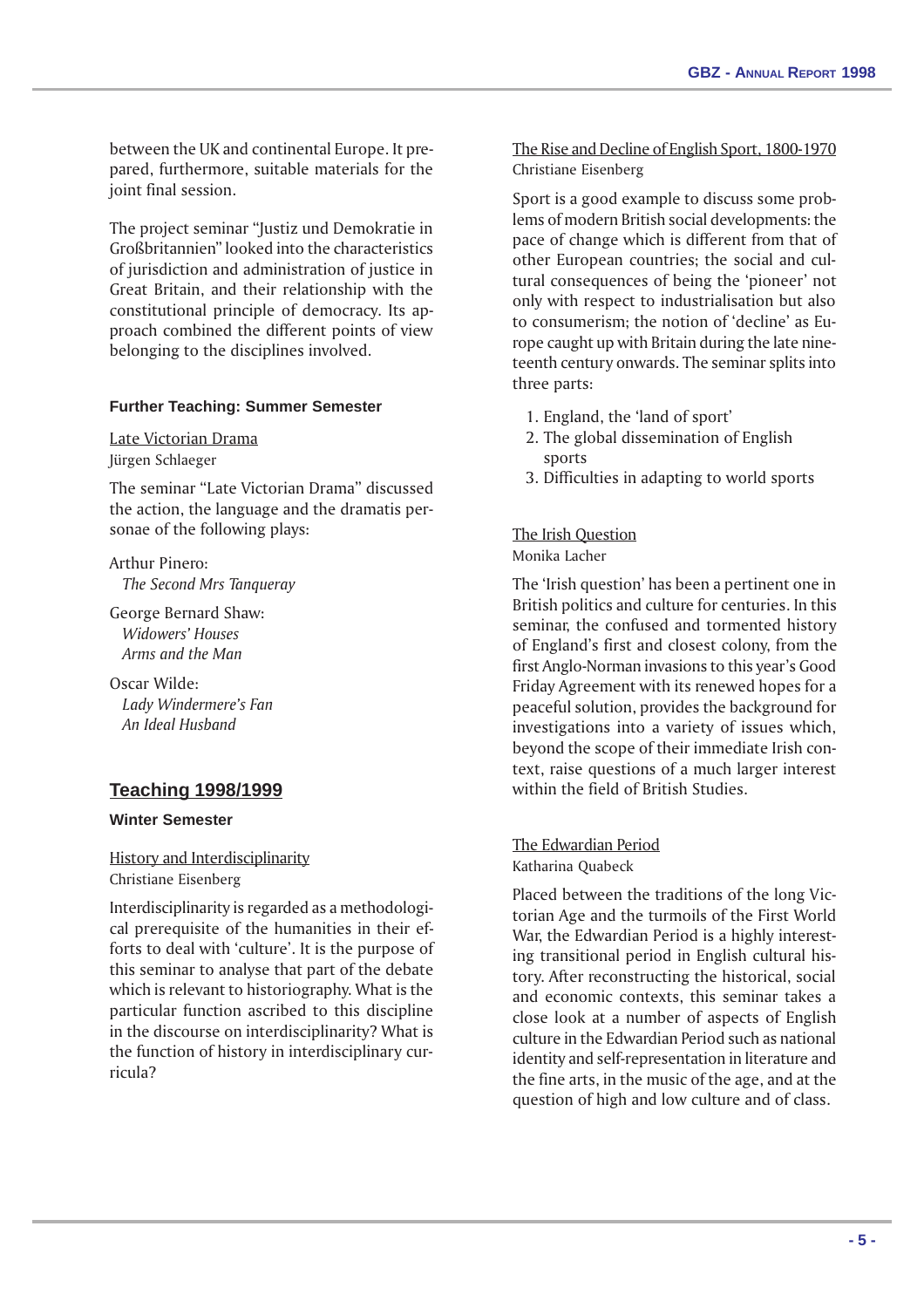Literature into Cultural Studies Jürgen Schlaeger

This class combines a lecture course with a seminar. Taking key texts from key periods of English literary history, the lecture course discusses ways of opening literary studies to a broader cultural approach. The seminar goes through these texts in more detail and discusses the issues raised in the lecture.

## Representations of Emotions Jürgen Schlaeger

This research colloquium deals with the latest literature on emotion theory and discusses aspects of a literature-orientated cultural history of emotions and their representations.

## Popular Pictures: Victorian Visual Culture Gesa Stedman

Although the  $19<sup>th</sup>$  century is the period in which literature becomes a mass commodity, the Victorian age is nonetheless an intensely visual era. This seminar attempts to introduce Victorian culture with the help of a wide variety of examples - book illustrations, popular prints, stage design, toy theatres, cartoons etc. It involves a visit to the print collection of the "Museum für Völkerkunde" in Dahlem, a guest lecture on Preraphaelite art (see lecture programme on page 15), and a weekend seminar.

Einführung in das englische Recht (Introduction to English Law) Helmut Weber

The course gives a historical overview on its development and deals with its present day system. The topics covered include: courts and legal professions in England, the constitution of the UK, the characteristics of a case law system, selected fields of English Private Law.

## Elements of the Law of Torts Helmut Weber, Sabine Selbig

Comparative law seminar on negligence and other torts. In each session, a student gives a paper about one aspect of negligence or some other tort. He or she presents the English or Scottish case law as well as parallel German cases. Among the topics discussed are the elements of negligence, special problem cases of this tort like economic loss or nervous shock cases, the very contentious subject of the wish for privacy versus the need for information of the public and the laws of defamation, the special responsibility of barristers and solicitors as well as the Scottish law of delict. The solutions in the different jurisdictions are then compared and discussed and we try to find out why the manner in which the problems were treated was different.

## Privatrechtliche Probleme bei der Verwendung von Kommunikationsmedien (Private Law and Modern Communication Media) Helmut Weber, Martin Liebert

Comparative Law seminar on legal problems in England and Germany evolving and revolving around the use of modern means of communication such as telephone, telefax and internet. As in the above mentioned tort seminar, students take turns in preparing and delivering papers on various aspects of the general theme. Among the issues discussed were: conclusion of contracts via electronic media, consumer protection and the World Wide Web, proof of electronically transferred documents, new media and copyright protection.

Zwangsvollstreckungsrecht (Enforcement of Judgements) Helmut Weber

The course deals with the law of judgement enforcement (part 8 of the Civil Procedure Code). The topics covered include: purpose and system, available actions and remedies, and current problems in this field of law.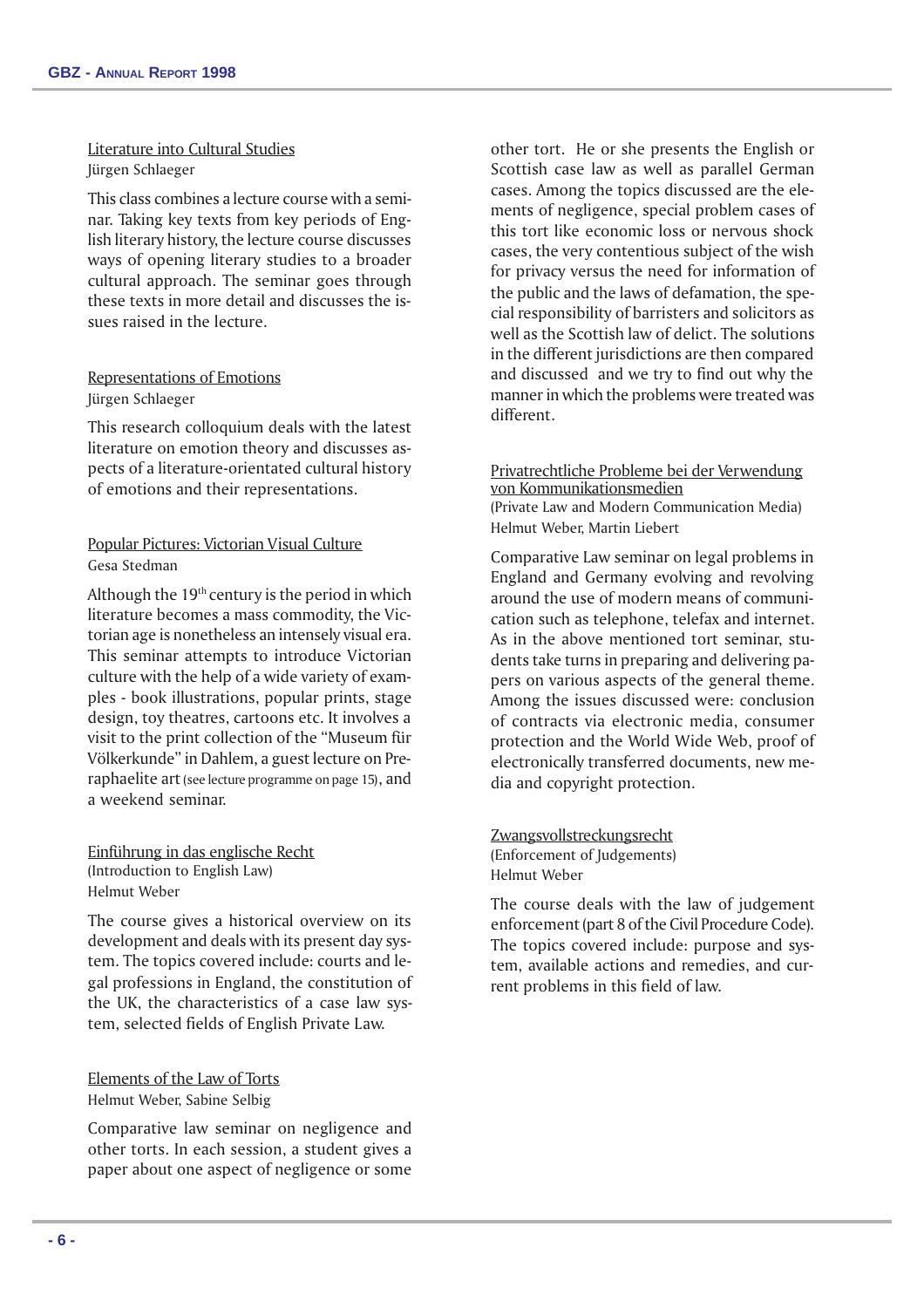# **Master in British Studies (M.B.S.)**

The Centre will offer a postgraduate degree course in British Studies. Enrolment for its first class of 25 students, to commence their studies in October 1999, will begin in summer 1999. Detailed information about matriculation procedures and dates will be available from the Centre by post, telephone or e-mail and on the Centre's website in spring 1999.

The aims and objectives of the course are:

- to enable students to add competence in British Studies to qualifications acquired in their first degree course
- $\cdot$  to prepare students for executive positions in firms and institutions which deal with the United Kingdom or other Englishspeaking nations
- to promote cross-cultural understanding, communication, and mobility
- $\cdot$  to teach students interdisciplinary methods and approaches, enabling them to think and work contextually
- $\cdot$  to provide students with an understanding of the characteristic features and the transformations of British identities and institutions in a European perspective.

## **Summary of the course description:**

## **Course structure**

The postgraduate degree course in "British" Studies" is an interdisciplinary teaching programme. It consists of a twelve months' Certificate Phase followed by a six months' Master Phase. Having successfully completed the Certificate Phase, students receive a "British Studies" certificate. After successful completion of the entire course, students are awarded the degree "Master in British Studies" (M.B.S.).

The Certificate Phase comprises about 36 weeks of teaching, divided into two phases of about equal length. The first phase ('Core Programme') consists of a series of lectures and seminars, which are compulsory for all students. In the

second phase ('Options Programme') students can choose two out of three options (see below). Students have to attend an average of at least 25 hours of classes per week. These may include suitable classes taught in other departments.

During the Master Phase students are expected to spend about three months with a firm or institution in Britain. In the remaining three months they are expected to write their M.B.S. thesis.

#### **Core Programme**

The Core Programme consists of teaching units (lectures, seminars, theme-oriented project works etc.) covering the following topics:

- $\cdot$  information management
- $\cdot$  the history of the United Kingdom
- $\cdot$  the UK's legal systems and their development
- the history of literature, culture, and the arts in the UK
- the history of ideas and mentalities in the UK
- $\cdot$  the UK's economic and social history since the Industrial Revolution
- $\cdot$  its present social stratification
- $\cdot$  the development of Britain's political system
- $\cdot$  cultural studies theories and methods.

## **Options Programme**

The Options Programme allows students to specialise by choosing two out of the following three options:

"Economy, Law and Politics" - this option comprises teaching units covering the following topics:

- Britain's economic and financial system
- Britain's legal systems
- $\cdot$  the contemporary political system of the UK.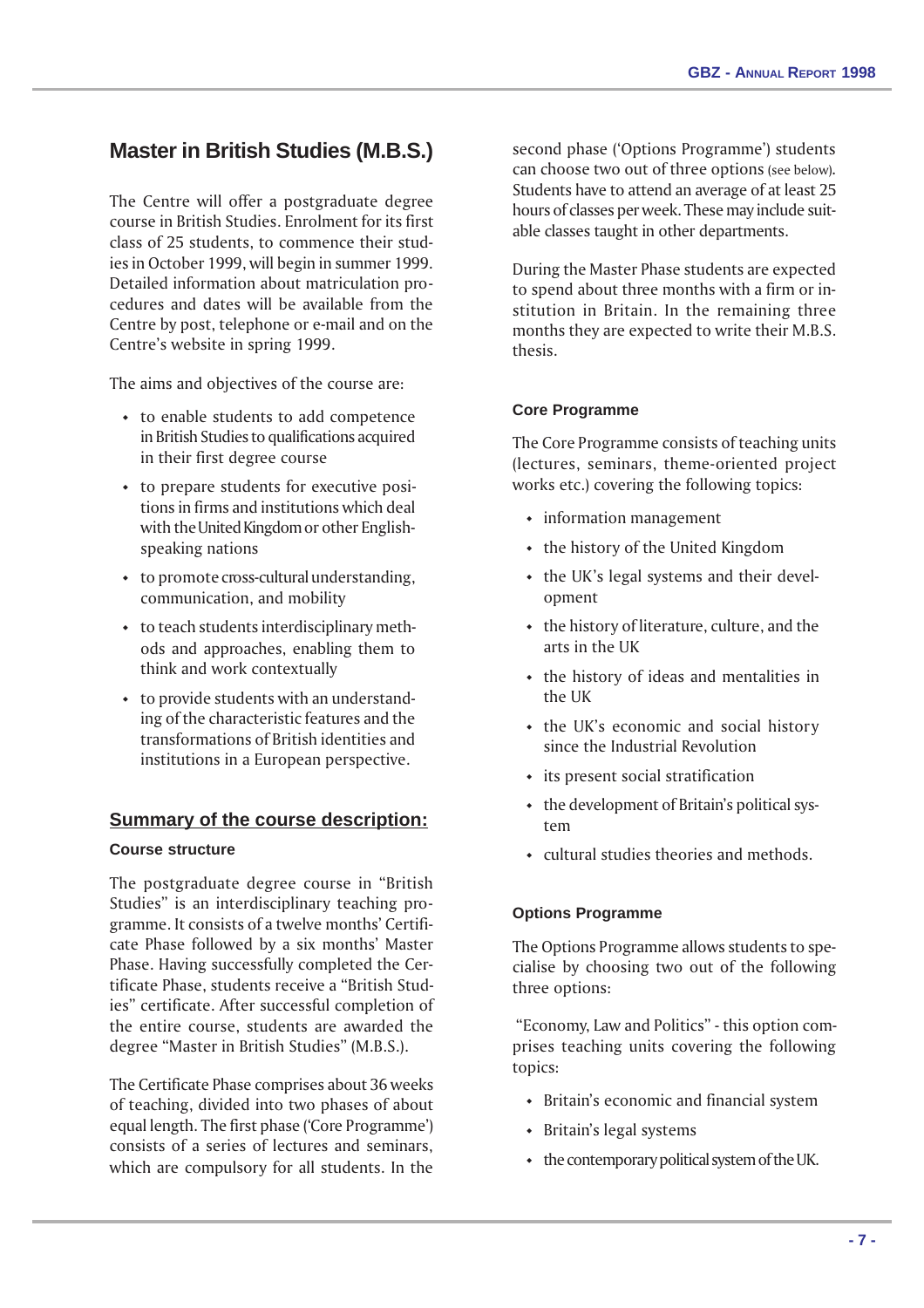"Media, Publishing and Public Relations" - this option comprises teaching units covering the following topics:

- $\cdot$  the British media and publishing trades, past and present
- $\cdot$  the media as market
- $\cdot$  the media and the law
- $\cdot$  media theories.

"Culture and its Management" - this option comprises teaching units covering the following topics:

- $\cdot$  literature, media and the arts as processes of self-awareness, self-assessment, and self-presentation of British culture
- cultures of leisure and everyday life
- culture management.

## **Admission requirements**

- Applicants should have a first university degree.
- They are required to have a very good knowledge of both German and English.

# **Research**

## **Discourses on Emotions**

The Centre for British Studies is home to a research group, supervised by Professor Schlaeger, which has received funding from the Deutsche Forschungsgemeinschaft (German Research Council) and has worked on this complex topic since 1996. Originally, the group was part of the Sonderforschungsbereich 511 "Literatur und Anthropologie" headed by Professor Schlaeger at the University of Constance. The junior members of the group are all working towards their doctoral theses. At a conference on 'Representations of Emotions' in Constance in November 1997, the group had the opportunity to discuss its work with other British and German experts in the field. The conference proceedings, Representations of Emotions, Jürgen Schlaeger/Gesa Stedman (eds.), Tübingen, Gunter Narr Verlag, will be published in spring 1999. A follow-up conference on 'Emotional Excess' will take place in Berlin at the Centre for British Studies in December 1999. Plans to integrate the group into larger research contexts or expand the project are currently under discussion. The research project on 'Discourses on Emotions' was given financial support for another two years by the Deutsche Forschungsgemeinschaft.

Professor Schlaeger also participates in the initiative for setting up another research project on European Cities at the End of the Millennium together with 18 colleagues from a wide range of different disciplines.

## **The Third Sector in Scotland, England & Wales, and Germany**

This is a collaborative project between the Centre for British Studies and the Charity Law Research Unit, University of Dundee, Scotland. The collaboration arose out of a long-standing association between Professor Weber and the Department of Law at the University of Dundee. The project is supported by a grant from the Academic Research Collaboration (ARC) programme, jointly funded by the British Council and the German Academic Exchange Service, and by a grant from the British Academy.

A major impetus for the project has been the debate surrounding the adaptation of the legal definition and form of 'charity' for the role played by the Third Sector in modern society. The continental model is increasingly finding favour in the UK, while in Germany the Third Sector is only beginning to take shape. To assist the debate, the research teams are undertaking a comparison between the UK system, which has influenced many English-speaking countries, and that operating in Germany, which in many ways typifies the approach of continental Europe towards the Third Sector.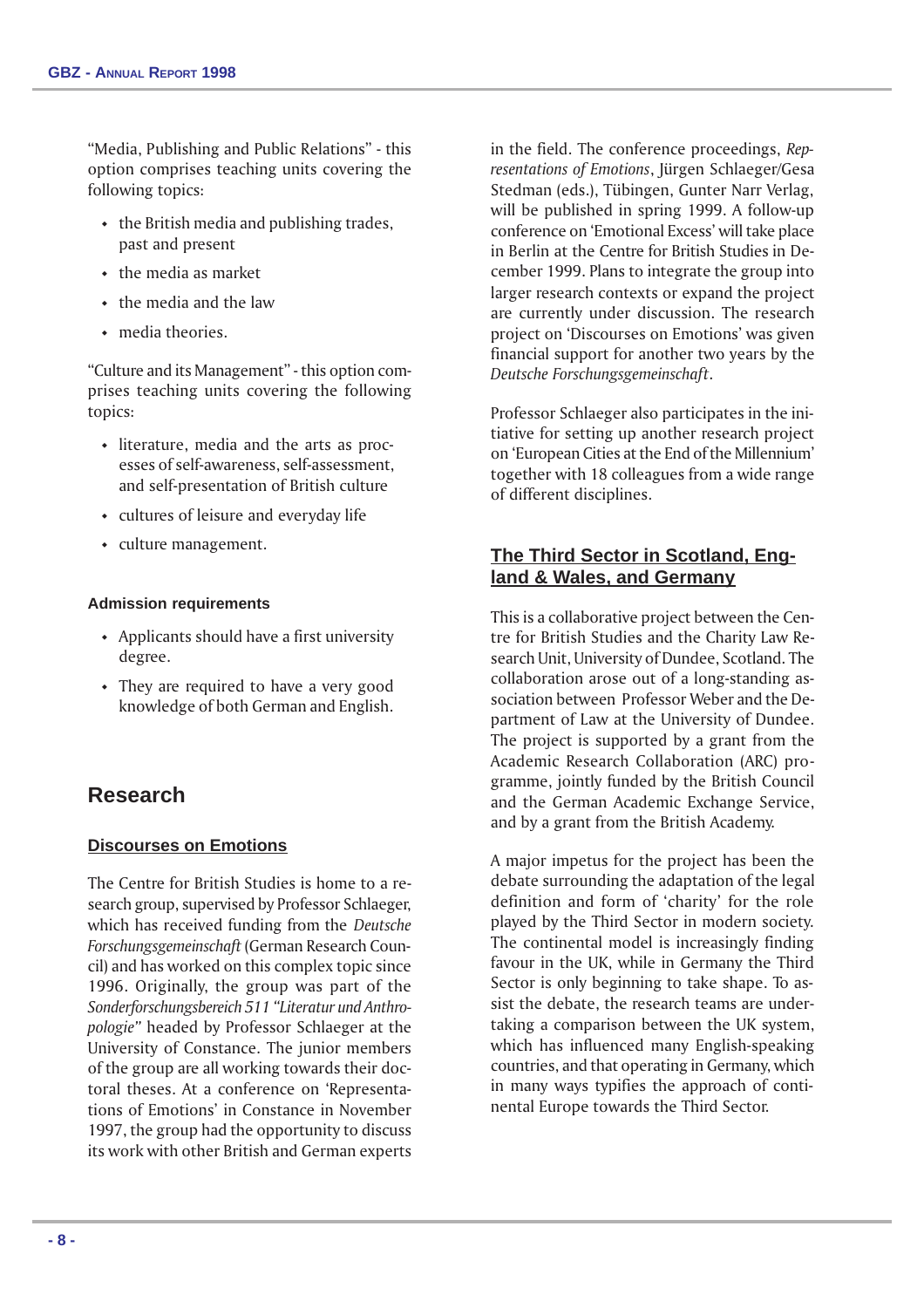The objective of this project is to undertake a detailed comparison of the relevant statutory and case law in Scotland, England and Wales, and Germany with the aim of ascertaining the best way of enabling Third Sector organisations to fulfil their role in contemporary society. Means are to be identified by which a balance can be achieved between public accountability for bodies receiving tax exemptions, grants and public donations, without overburdening them with unnecessary administrative and financial regulations. The extent and operation of financial incentives for Third Sector organisations and donors in the three jurisdictions and the arrangements for claiming repayment of tax are to be examined. So are controlling measures such as registration, financial audit and judicial control with the aim of establishing which measures are proving to be the most effective.



Stephen Swann and Christine Barker in Geneva

Several exchange visits between the two teams, the Scottish one headed by Dr. Christine Barker, have already taken place and more are planned. The results of the research project will be disseminated in the form of conference papers, articles and eventually a book comparing the two systems. The interim research findings have been presented at the ISTR (International Society for Third Sector Research) conference in Geneva in July 1998.

## **Newspaper Archive**

The Centre for British Studies is currently setting up a newspaper archive as an additional research tool. Articles from the major English and Scottish newspapers and magazines are collected on such topics as New Labour, national identity, devolution, Northern Ireland etc. In the long run, a computer-based catalogue will list the articles so that searching for specific keywords will be possible. With the Centre's reading room now ready for use, the newspaper archive will shortly open to students, teachers and other interested individuals. Since many of Berlin's academic institutions can no longer afford to subscribe to foreign papers, the Centre's newspaper archive will provide valuable information on numerous important cultural, political, and social topics.

#### **Publications**

## **The Media Debate British and German Perspectives**

This volume presents the proceedings of a conference organised by the Centre that aimed to bring together senior figures from government and media to discuss the future of public broadcasting in a British-German context. Key issues which were addressed were ownership, control, and the media as a projection and reflection of British-German society. Panel discussions focused on political influence, ethics, and war reporting. Conference languages were German and English. For the publication translations and summaries were added. This book is the first in a series of conference proceedings with which the Centre for British Studies intends to stimulate debates on current issues.

Jürgen Schlaeger (ed.), The Media Debate. German and British Perspectives, Wissenschaftlicher Verlag Trier, Trier 1997, ISBN 3-88476-277-X.

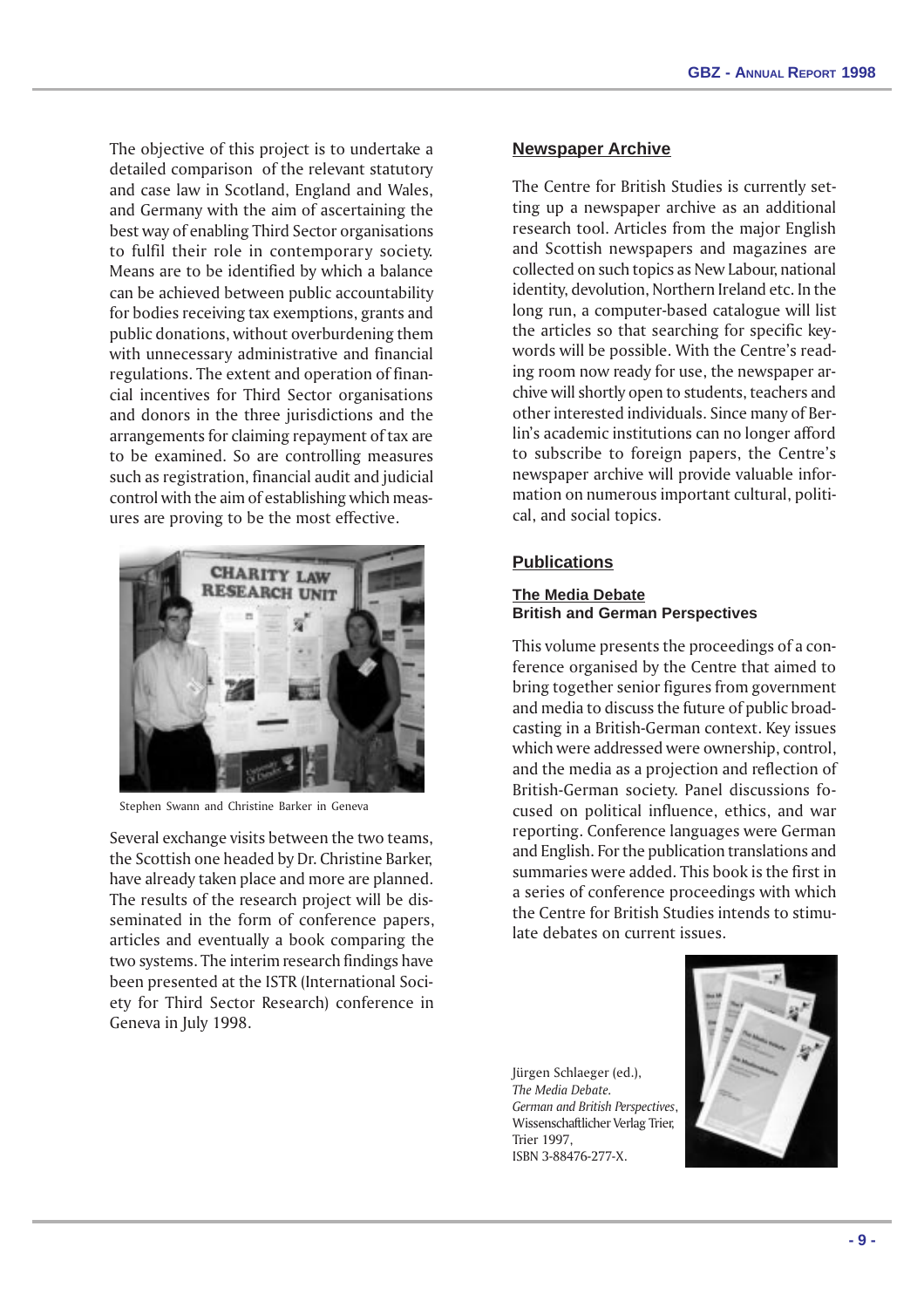#### **The Future of the Welfare State British and German Perspectives**

The future of the welfare state is now a live issue across Europe. This volume contains the proceedings of a conference organised by the Centre that gave senior figures from government, academia and the media an opportunity to discuss and compare British and German views, and to look at options for future policies. The participants tried to determine the reasons for the current crisis of the welfare and social security systems in European countries, such as demographic trends, changes in the patterns of employment or the breakdown of the traditional gender order leading to new family patterns. Then they discussed the essential problem of how to finance and manage welfare in the future. The principal themes were presented in an open public forum, and then explored in more detail in panel discussions. The conference was the second in a series on current public policy issues relevant to Germany, Britain and more widely in Europe, supported by the British Council and the Anglo-German Foundation.

Helmut Weber (ed.), The Future of the Welfare State. German and British Perspectives, Wissenschaftlicher Verlag Trier, Trier (forthcoming).

Both volumes can be obtained at the Centre for British Studies or in any bookshop.

## **Further Publications of Members of the Centre in 1998 include:**

- Christiane Eisenberg, "The Rise of Internationalism in Sport", in: Martin H. Geyer/ Johannes Paulmann (eds.), The Mechanics of Internationalism, Oxford (forthcoming).
- Christiane Eisenberg, "Der Sportler", in: Ute Frevert/Heinz-Gerhard Haupt (eds.), Der Mensch der Moderne, Bd. 2: 1914-1995, Frankfurt (forthcoming).
- Jürgen Schlaeger, "Literature and National Identity", in: Journal for the Study of British Cultures, Tübingen 1998, 67-80.
- Jürgen Schlaeger, entries "Culturalism", "Interdisziplinarität", "Literarische Anthropologie, in: Ansgar Nünning (ed.), Metzler Lexikon Literatur- und Kulturtheorie. Ansätze Personen – Grundbegriffe, Stuttgart/Weimar 1998, 78-79, 237-238, 315-317.
- Helmut Weber, "Recht und Gerichtsbarkeit", in: Kastendiek/Rohe/Volle, Länderbericht Großbritannien, 2. Aufl., Bundeszentrale für politische Bildung, Bd. 354, Bonn 1998, 178-193.
- Helmut Weber, review article: "Rechberger/ Oberhammer, 'Exekutionsrecht"', in: Zeitschrift für Zivilprozeß (forthcoming).

# **Teaching and Research Staff; PhD Students**

## **Staff**

## Prof. Dr. Christiane Eisenberg.

Professor for British History since the Restoration. Born 1956. Studied history and social sciences at Bielefeld, where she obtained a PhD in 1986. After working as a research associate at the Centre for Interdisciplinary Research (University of Bielefeld) in 1986-87 and holding a fellowship at the Institute for Advanced Study in Princeton, N.J. in 1987-1988, she became assistant professor at the University of Hamburg, where she completed her Habilitation in 1996. In 1996-1997 she was a guest of the graduate college and deputised for the Social History Chair at the Department of Social History, University of Bielefeld; in 1998 she was a member of the research unit "Gesellschaftsvergleich" at the Department of History, Humboldt University Berlin. She joined the Centre for British Studies in October 1998. Main works: Deutsche und englische Gewerkschaften. Entstehung und Entwicklung bis 1878 im Vergleich (1986), Fußball, soccer, calcio. Der Weg eines englischen Sports um die Welt (ed., 1997), 'English sports' und deutsche Bürger. Eine Gesellschaftsgeschichte 1800-1939 (forthcoming).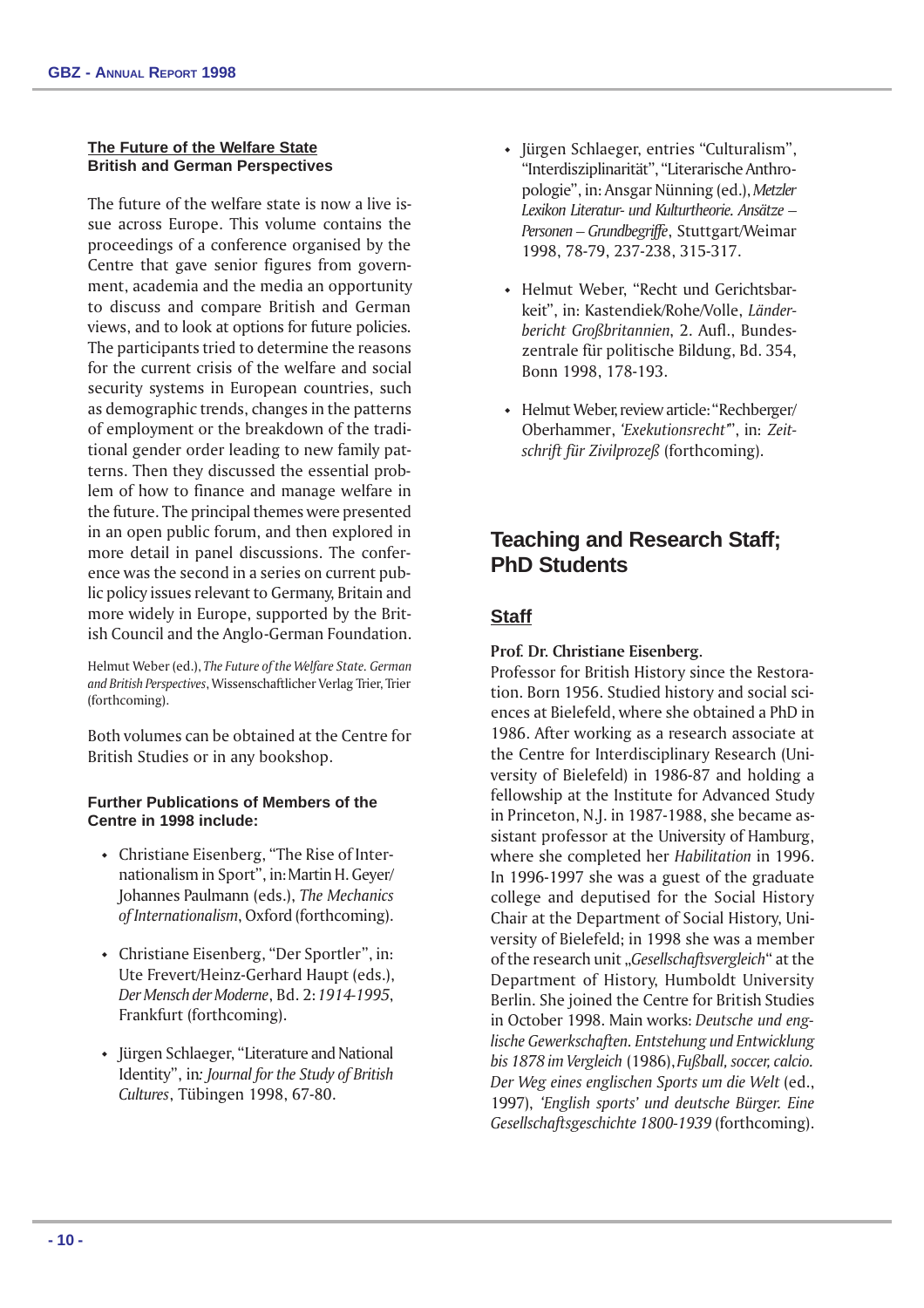## Prof. Dr. Jürgen Schlaeger, M.A. (Oxon.).

Professor of Literature and Culture, and Director of the Centre for British Studies, Humboldt University Berlin. Born 1940. Studied history, philosophy, Russian and English at Würzburg and Cologne, and English at Oxford. Has taught English and comparative literature at the University of Constance (Habilitation in 1975) and the University of California, Irvine. Published widely on literary theory, literary biography, romanticism, and literary anthropology. Co-editor of the Yearbook of Research in English and American Literature" (REAL) and member of the editorial board of the "Journal for the Study of British Cultures". Board member of ESSE.

#### Prof. Dr. Helmut Weber, LL.B.

Professor for British Legal, Economic and Social Structures. Born 1951. Previous Position: Professor for German and European Private Law and Civil Procedure at the University of Potsdam. Graduate of the Universities of Tübingen and Dundee; PhD and Habilitation at the University of Tübingen. Main publications: Einführung in das schottische Recht (1978), Die Theorie der Qualifikation im Internationalen Privatrecht (1986), Der Kausalitätsbeweis im Zivilprozeß (1997). Details and further publications: Cf. the Centre's website.

## Monika Lacher, M.A.

Literature and Cultural Studies. Lecturer and research assistant in the field of British literature and culture. Working on a PhD thesis on the Irish poet and translator James Clarence Mangan. Other interests include: poetry and the cultural history of industrialisation.

#### Martin Liebert, Assessor.

Law. Lecturer and research assistant at the chair of Professor Weber. Lawyer. Studied political science, history and law in Munich and Berlin. Working for a PhD in comparative Internet law in Great Britain and Germany. Maintains the computer network facilities of the Centre. Further interests, besides his little son, are: politics, history and fiction.

## Marion Müller, M.A., M.St.

Literary and Cultural Studies. Studied English and Latin at Bonn, Constance and Oxford. Research assistant in Professor Schlaeger's research group on Discourses on Emotions (funded by the Deutsche Forschungsgemeinschaft). Currently working on a DPhil on "The Discourse of Emotion in Early Modern England with Special Reference to Non-fictional Texts" at Harris Manchester College, Oxford. Further interests: English renaissance, intersection of classical and English literature, recusant literature.

## Katharina Quabeck, M.A.

Literary and Cultural Studies. Lecturer and research assistant in the field of British literature and culture. Currently working on a PhD thesis on the Discourses on Emotions in early twentieth century literature, within the broader framework of Professor Schlaeger's research group. Further interests: cultural studies; history.

## Elfie Rembold, M.A.

History and Cultural Studies. Lecturer and research assistant at the chair of Professor Eisenberg. PhD on "Images of History. Regional Nationalism in Scotland and Wales 1911". Co-editor of the journal "National Identities", the first issue of which will be published in January 1999. Further interests: cultural history and biographical studies.

#### Sabine Selbig, Assessorin.

Part of the law group at the Centre. Studied law in Berlin and Grenoble, lawyer. Lecturer and research assistant at the chair of Professor Weber. Is currently reading for a PhD in comparative charity law in Scotland, England and Wales, and Germany. Collaborates in a research project with the Charity Law Research Unit at Dundee University.

## Gesa Stedman, M.A.

Literary and Cultural Studies. Studied English Literature, French, and Film Studies at the Freie Universität Berlin and the University of Warwick. Lecturer and research assistant in Professor Schlaeger's research group on Discourses on Emotions (funded by the Deutsche Forschungsgemeinschaft). Currently working for a PhD on Victorian constructions of feeling. Further interests: cultural studies, feminist theory, British film.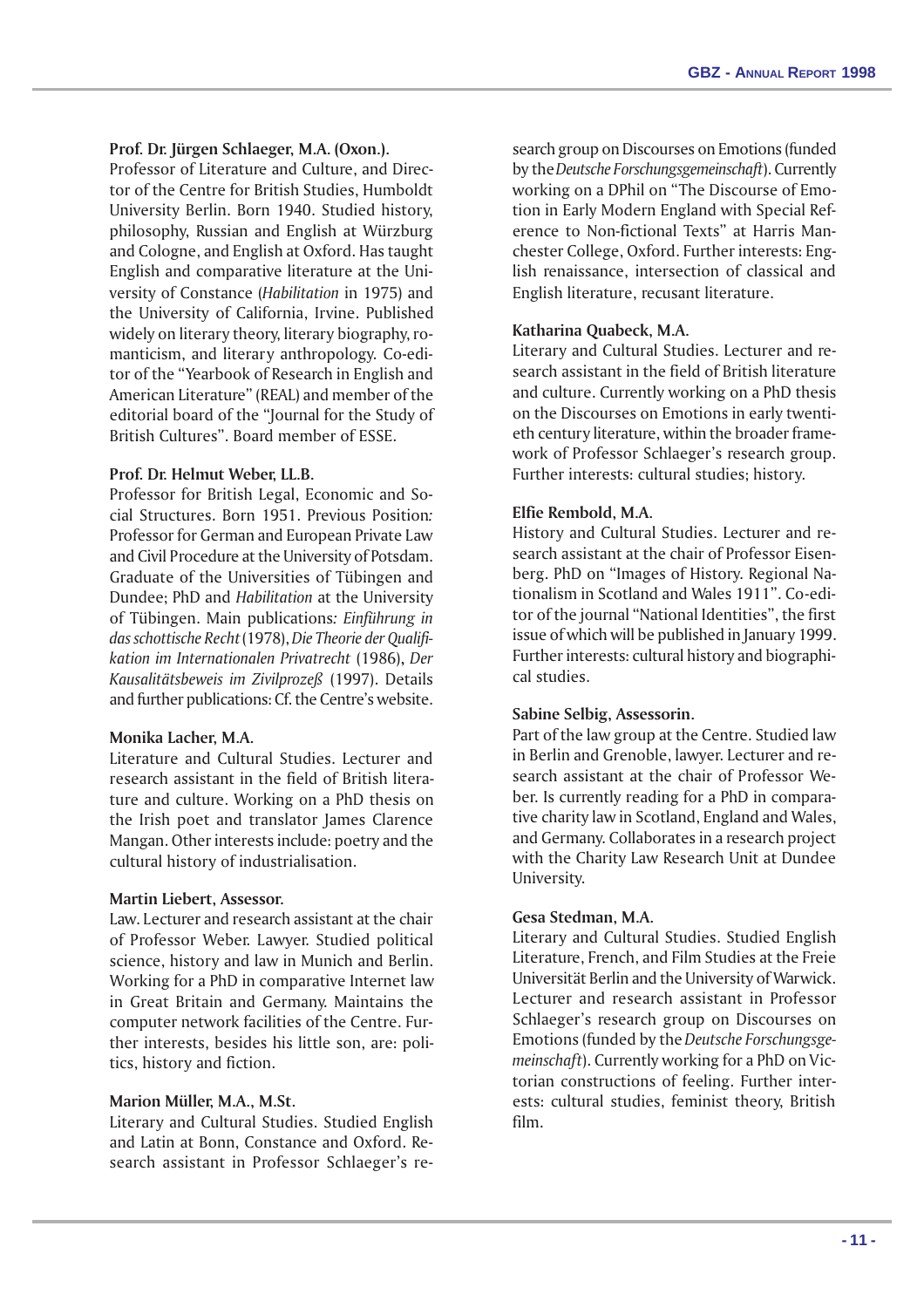## **External PhD Students**

In addition to the above mentioned PhD students who are also members of the Centre's staff, the following are working on their doctoral dissertations as external students:

- Thomas Baumgarten: Die Prozeßführungsbefugnis im deutschen, französischen und englischen Zivilprozeßrecht
- $\bullet$  Steffen Christmann: Das Urkundenaufgebot (§§ 1003 ff ZPO) und seine funktionalen Äquivalente im englischen Recht
- Susanne Knöpfle: Der 'Do-it-Yourself'-Prozeß. Prozeßführung ohne Rechtsanwalt in England und in Deutschland
- Johannes Schulte: Die Restschuldbefreiung im deutschen, englischen und europäischen Insolvenzrecht
- w Alexander Wildschütz: Kollisionsrechtliche Probleme im deutschen, englischen und schottischen Recht der wohltätigen Organisationen

# **Events in 1998**

## **The Berlin Airlift**

In June 1998, the Centre joined forces with the Zeughaus-Kino of the Deutsches Historisches Museum to host an event commemorating the  $50<sup>th</sup>$ anniversary of the Berlin Airlift in 1948. The British contribution to this dramatic crisis in recent history was celebrated by a short documentary, The Berlin Airlift, provided by the Imperial War Museum in London, a lecture by the British writer Ann Tusa and a panel discussion chaired by Professor Schlaeger. First-hand accounts of the event were heard from the Airlift members Air Marshal Sir John Curtiss, Squadron Leader Frank Stillwell and Mr Geoff Smith. During the following reception, audience members were given further opportunity to discuss the British contribution to the Airlift with the retired RAF pilots.



from left: Jürgen Schlaeger, Geoff Smith, Frank Stillwell, Sir John Curtiss

## **Programme:**

## THE BERLIN AIRLIFT 1948 - 1998

The British Involvement

**Opening** Prof. Dr. Jürgen Schlaeger Director, Centre for British Studies

Short documentary film BERLIN AIRLIFT 1948

Main lecture Ann Tusa The Airlift: Turning Point in the Post-War World

Panel with members of the British Berlin Airlift Association Air Marshal Sir John Curtiss, KCB, KBE Sqn. Ldr. Frank Stillwell Mr Geoff Smith

Reception

Feature Film THE BIG LIFT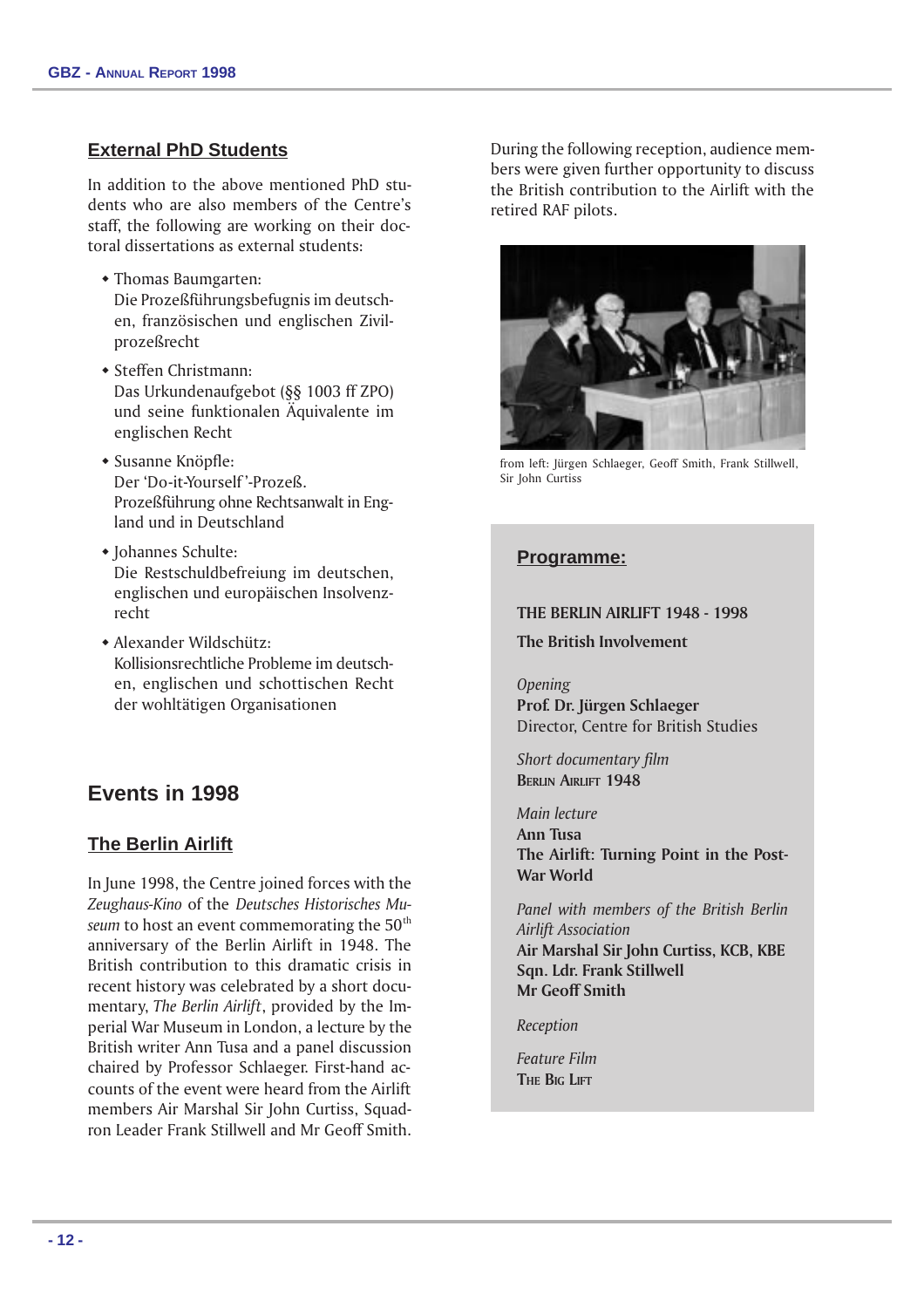## **Meetings, Conferences, External Lectures**

## January:

The first major event at the beginning of the year was the board meeting of the trustees for the Centre for British Studies (see page 18).  $\cdot$  The 'Cultural Studies Group' of the English departments of the New Bundeslaender held their annual meeting at the Centre. • Professor Schlaeger was chair of an assessment committee which was set up to evaluate the English departments of four universities in the north of Germany (Oldenburg, Bremen, Kiel, Rostock).  $\cdot$  He also attended the British Council's Writers Seminar in Walberberg.

## February:

The Centre's PhD students - those belonging to its staff as well as the external ones - conducted their first Graduate's Day to present their topics to each other, give interim reports on their dissertations and discuss matters of common interest. • Professor Schlaeger gave a lecture on "Parallel Explorations" for a symposium 'Making Sense of Oneself and Others', which was held in honour of Professor Günter Walch of the Humboldt University Berlin, who retired in February. • He also lectured on "Reshaping British National Identity" to an audience of officers from the British Army at the Freie Universität and to the regional organisation of the British Chamber of Commerce in Germany at the Headquarters of the Dresdner Bank in Berlin.

## March:

Professor Schlaeger attended the board meeting of the German Society for University Professors of English (Vice-Chair until October, reelected as member of the board) in Erfurt. $\cdot$  He also took part in a conference held at the new European University in Venice on Venetian Views - Venetian Blinds' and gave a paper on Elective Affinities: Lady Mary Wortley Montagu and Venice".

## April:

Sabine Selbig attended the spring conference of the Deutsch-Britische Juristenvereinigung / British-German Jurists' Association, which took place in Chester. After the conference she went up to Scotland to spend a week working with her collegues at the Charity Law Research Unit at Dundee University and to research charity law issues. • Professor Weber attended the Civil Procedure Law Teacher's conference at Leipzig. Topics were insolvency law conflicts in European law and certain aspects of the Luxembourg European Court's rulings on civil procedure law.

## May:

Professor Schlaeger attended the annual conference of the French association of university teachers of English (S.A.E.S) in Rennes.

## June:

The Wilton Park conference The British-German Forum' took place in Sussex. These British-German Forum conferences were set up by agreement between Prime Minister Thatcher and Chancellor Kohl after the 1985 British-German Summit. This year's conference brought together twenty young Britons and twenty young Germans from different professional backgrounds, among the latter Sabine Selbig from the Centre. The theme of the conference was 'Britain and Germany: A Time of Change'. Illustrious speakers from politics, British and German businesses and universities gave interesting talks which were the starting point for lively discussions and an exchange of ideas about British-German relations from a business perspective, political and constitutional changes and social policy. A topic of hot debate were the political and economic implications of the introduction of EMU and the possible date of the UK's joining of the monetary union - if at all. A meeting with members of parliament at the Houses of Parliament to discuss the impending constitutional changes and a visit to the Foreign and Commonwealth Office gave valuable insights into British public life.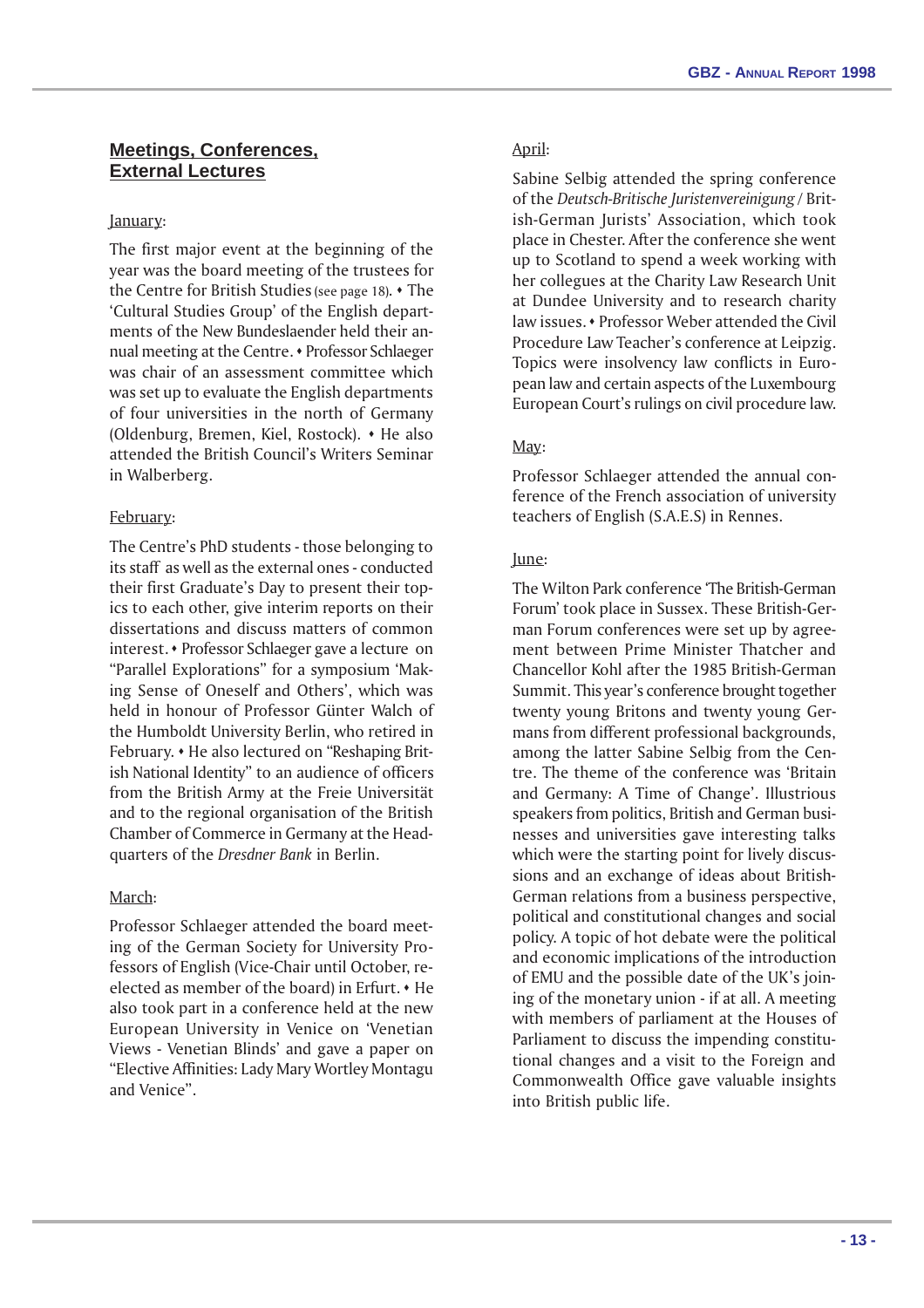#### July:

Together with her collaborators from the Charity Law Research Unit of Dundee University, Dr. Christine Barker and Stephen Swann, Sabine Selbig presented a poster paper entitled "The Third Sector in Scotland, England and Wales and Germany" at the ISTR (International Society for Third Sector Research) conference in Geneva. The paper reported the preliminary research findings. ISTR is a major international association promoting research and education in the fields of philanthropy, civil society and the nonprofit sector.  $\cdot$  Two months prior to the German general elections, the conference 'European Solutions to Germany's Challenges' took place at the Hotel Adlon in Berlin. The conference was organised and supported by the London firm Robert Fleming Securities, whose Director of UK/European research, David Marsh, is also chairman of the German-British Forum and brought together well-known participants from the world of politics and business to discuss the development of the European economy and social problems such as welfare provisions and unemployment. The British Minister for Trade and Competitiveness in Europe, Lord Simon was there, as well as the then candidate for the German chancellorship, Gerhard Schröder, Prof. Anthony Giddens, Director of the London School of Economics and Leopold Tröbinger from the Bankgesellschaft Berlin. The talks showed that a lot of problems needed European rather than national solutions. Professor Schlaeger and Sabine Selbig were among the participants.  $\cdot$ Professor Schlaeger took part in the third Science and Society Seminar entitled 'Research Assessment has damaged British Science', organised by the British Council in Bonn. • Gesa Stedman attended the conference 'Cinema, Identity, History: An International Conference on British Cinema' at the University of East Anglia, during which British, American and Continental participants spent three intensive days debating current trends in film theory and historiography.  $\star$  Two weeks research at the new British Library followed, in preparation for a paper which Gesa Stedman gave at the conference 'Private and Public Voices in Victorian Poetry, organised by the University of Salzburg in Austria. Her contribution "Private' Passions in Public Places - Women's Poetry on the Feelings" is part of her doctoral thesis on Victorian discourses on emotions.

## September:

The board of the European Society for the Study of English (ESSE), with representatives from over 30 European countries, held its annual meeting at the Centre. Preceding the board meeting, the chair of ESSE had organised a one-day conference on 'resourcing' with representatives from former Eastern bloc countries, in order to discuss strategies for improving the resources for teaching and research in these countries.  $\cdot$  The Centre and its director were involved in the Brandenburg Symposium on Critical Questions: English Literature for the New Century, which was the fourth in a series. It was organised by the British Council in London in cooperation with the Centre. This symposium was a six-day residential affair with 70 participants from all over Europe in the Ostdeutsche Sparkassenakademie in Potsdam, among them Isobel Armstrong, Malcolm Bradbury, Valentine Cunningham, Susana Onega and Alan Sinfield. • Professor Schlaeger attended the annual conference (Anglistentag) of the German Society of University Teachers of English in Erfurt. • Katharina Quabeck attended the conference 'Ideas and Material for Teaching British Studies' organised by the Dortmund Centre of Curriculum Development in British Studies. This Centre has as its goal the development of sufficient and adequate material as well as methodological ideas for the teaching and assessing of British Studies. Projects agreed upon at this conference will be researched and materials collected. The results as well as further proceedings will then be discussed at the follow-up conference in September 1999. Katharina Quabeck and Gesa Stedman both cooperate in a project that came out of this conference.

## October:

Professor Schlaeger was invited to give a paper on "London: Future Images of the Past" at a conference on 'After-Images of the City' at Cornell University in Ithaca.  $\cdot$  He was appointed chair of the Shakespeare-Preis-Kuratorium of the Toepfer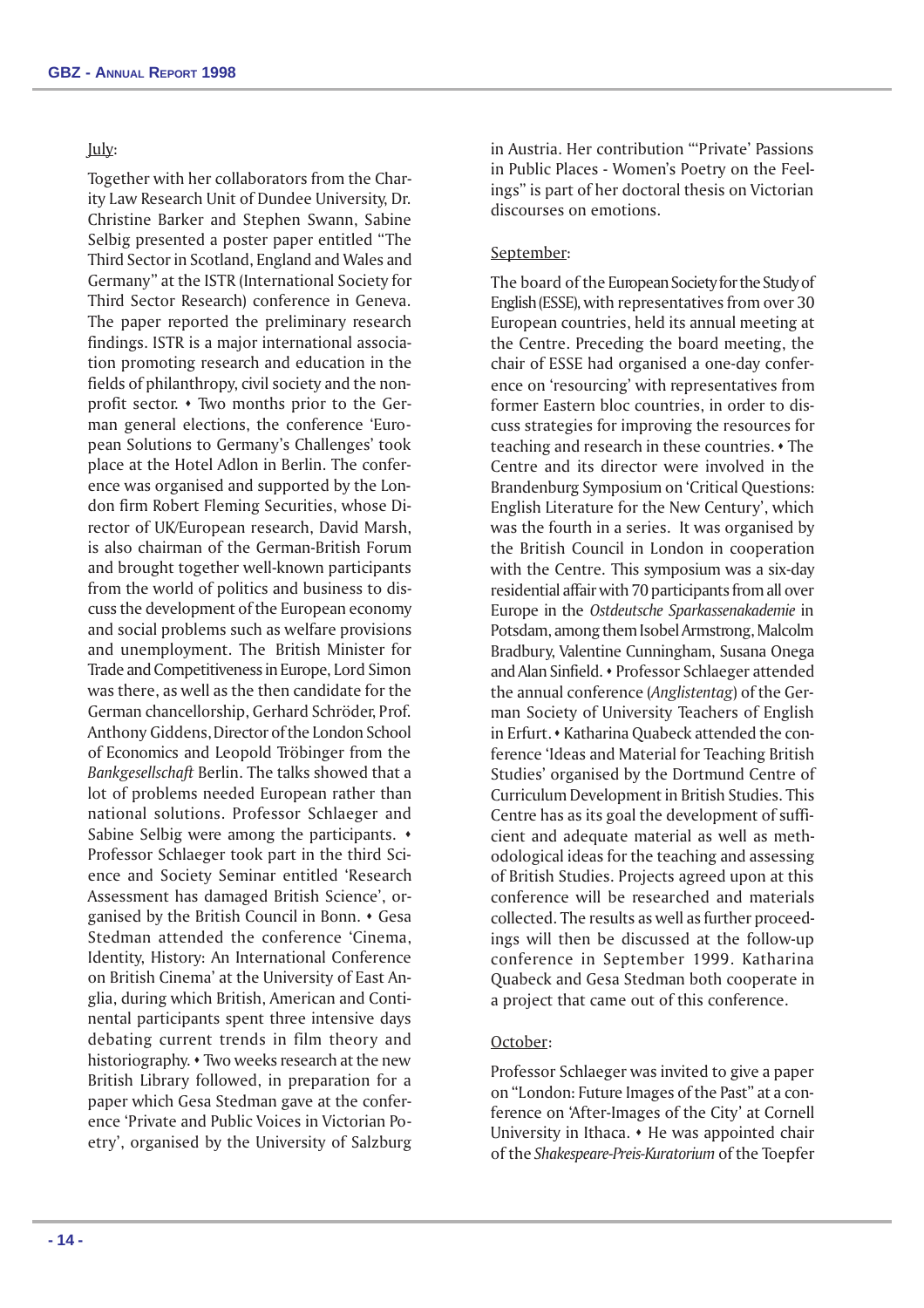Foundation in Hamburg.  $\cdot$  Further pursuing the topic of the GBZ's 1997 conference on the 'Future of the Welfare State' with keynote speakers Frank Field (Minister for Welfare Reform) and Sabine Bergmann-Pohl (Parliamentary State Secretary at the Federal Ministry for Health), Professor Weber participated in the British Council conference in Bonn on The Third Way with Paul Boateng (Parliamentary Under-Secretary of State, Department of Health) as main speaker.

## November:

Professor Schlaeger gave a lecture at the Ninth British and Cultural Studies Conference in Würzburg. • Together with Professor Andrei S. Markovits (University of California, Santa Cruz) Professor Eisenberg gave a lecture on "Sport, Kulturtransfer und Gesellschaftsvergleich (Europa - USA)" at the Centre for Comparative History of Europe at the Freie Universität Berlin. • Shortly afterwards she lectured on "Großstadt und Kultur der Moderne. Sozialwissenschaftliche und historische Perspektiven" at a colloquium of the research unit "Gesellschaftsvergleich" at the Humboldt University. • Professor Weber was appointed external member of the assessment committee for Potsdam University's Centre for Languages. In 16 sessions in Potsdam throughout spring and summer the university's structures for the teaching of languages were evaluated. An extensive final report with recommendations was presented to the University's Rektor in November.

## December:

Elfie Rembold gave a paper at the University of Salzburg on Mythological images of Scottish and Welsh nationalism in the Edwardian Age". • The Centre hosted a meeting of the task force preparing a conference on Mind the Gap: Architecture and Urban Lifestyle for an Era of Innovation', which will take place in Berlin in February next year. • Professor Schlaeger took part in a dinner party, given by the German Ambassador in London in honour of the 1998 Shakespeare-Preis winner Sir Derek Jacobi.

## **The Readymix Lecture**

16 Nov David Chipperfield, Architect "Recent Projects"

The first of a series of lectures entitled 'Readymix Lectures' in recognition of a donation by Readymix Germany to the Centre for British Studies.



David Chipperfield

#### **The Centre's Monday Lectures Series**

#### **Winter Semester 1997/98**

- 12 Jan Prof. Bernd Lenz Universität Passau "Insular Images: The Gentleman Ideal"
- 20 Jan Richard Burdett London School of Economics Architecture and Urban Design in Britain: Towards a New Pragmatism?
- 26 Jan Sean O'Brien Author, Critic, Journalist and Broadcaster (organised together with the British Council) "The Deregulated Muse"
- 02 Feb Dr. Andrew Higson University of Norwich Englishness and the Heritage Film: Howards End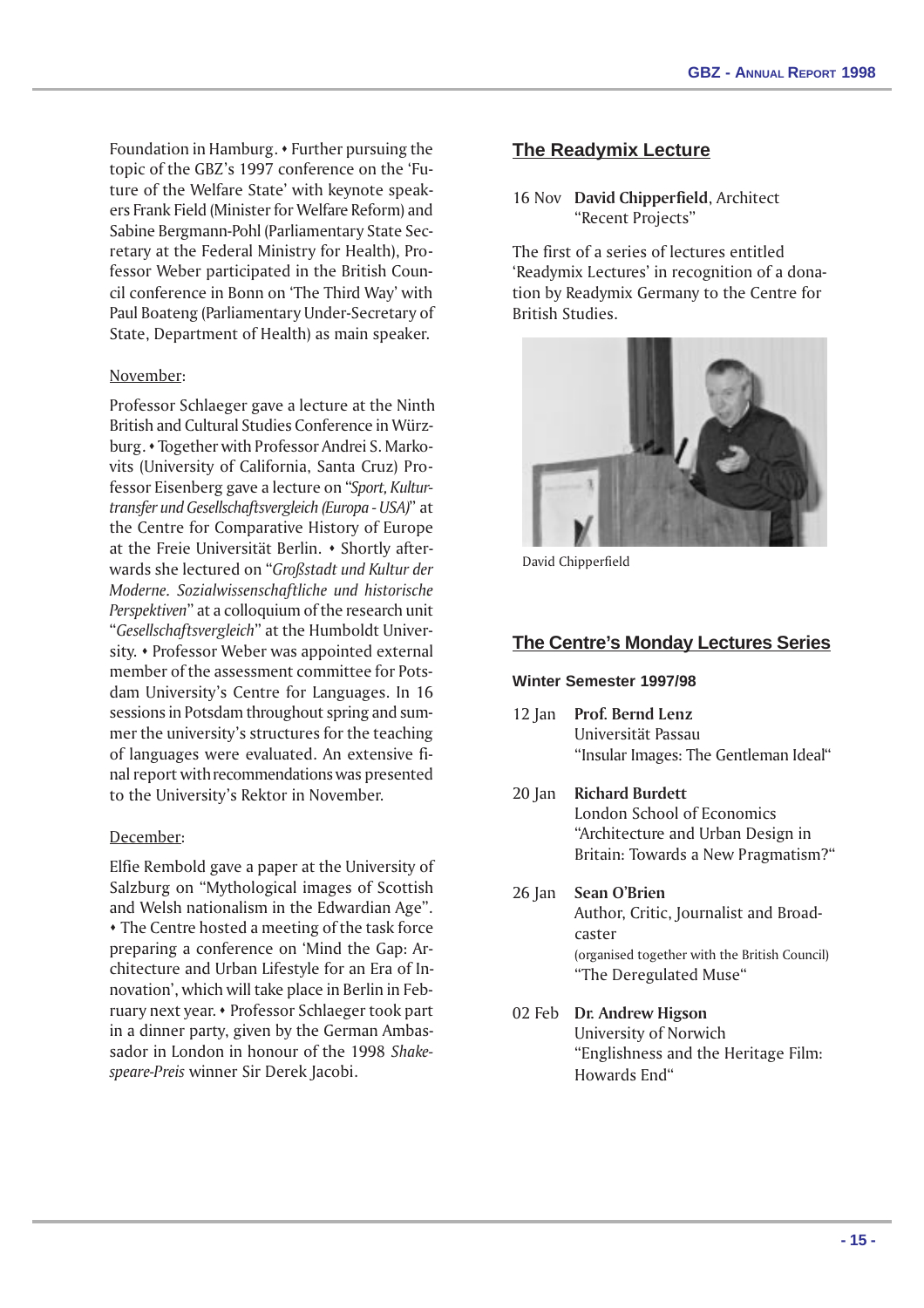## **Summer Semester 1998**

- 25 May Prof. Brice Dickson University of Ulster "The UK's Human Rights Bill: What Difference Will it Make?
- 08 June Prof. Valentine Cunningham Corpus Christi College, Oxford Germany Calling: British Writers and the Hitlerzeit
- 29 June Prof. Noreen Burrows University of Glasgow "Scotland's Voice in Europe after Devolution"

## **Winter Semester 1998/99**

02 Nov Mr Maurice Frankel Director of Campaign for Freedomof Information

Freedom of Information in Great Britain



Maurice Frankel

#### 09 Nov Prof. David Trotter

University College London Modernity and Mass-Market Fiction in the Edwardian Period

10 Nov Mr William Horsley BBC (organised together with the Deutsch-Englische Gesellschaft) The End of Certainty: How Doubt will Rule the New Millenium"

# 14 Dec Dr. Michaela Giebelshausen

University of Essex Kunst, Karikatur, Ketzerei: Die Präraffaeliten und die Viktorianische Presse

## **Additional Lectures**

A number of further lectures were co-organised or hosted by the Centre:

06 July Prof. Patrick Minford, Cardiff Business School (organised together with the Department of Economics, Humboldt University) Thatcherism - Lessons for Germany?

## 28 May Prof. Manfred Pfister

Freie Universität Berlin Venetian Passions: From Winterson to Coryate

05 June Prof. K. Ludwig Pfeiffer University of Siegen Versionen britisch-deutscher Modernisierung: Modellierungsmöglichkeiten eines Kulturvergleichs

## Prof. Stephan Kohl

University of Würzburg Zeitkonzeptionen in der englischen Literatur der zwanziger Jahre"

## Prof. Verena Lobsien

ater der Renaissance

University of Tübingen Fingierte Alterität: Aphra Behns Oroonoko

Prof. Beate Neumeier-Hornung University of Potsdam Voyeurismus und das englische The-

## 25 June Prof. Jolyon Howorth

University of Bath Anglo-French Relations and Security Policy"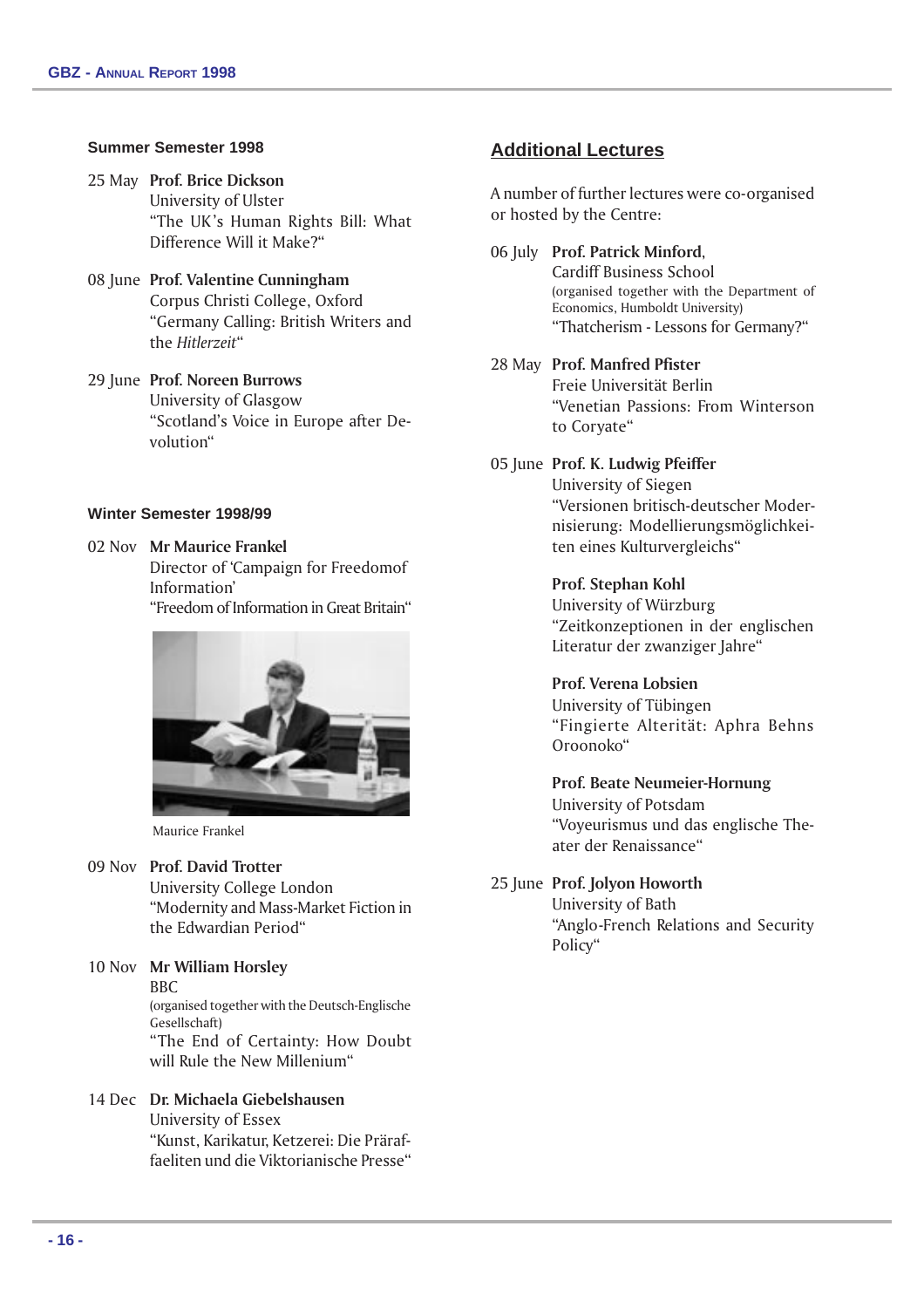# **Guests at the Centre**

March 1998 Dr. Christine Barker University of Dundee

Dr. Christine Barker of the Law Department of the University of Dundee, Scotland, spent two weeks in Berlin to research charity law issues, in particular the special regime of religious bodies, at the GBZ and at the law library of the Humboldt University and to work with Sabine Selbig on the collaborative Third Sector law project.

03 April 1998 Prof. Maxwell Irvine, University of Birmingham

Professor Maxwell Irvine, Vice-Chancellor and Principal of the University of Birmingham was invited to Germany by the DAAD from  $30<sup>th</sup>$ March until 5th April. He visited the Centre for British Studies on Friday 3rd April 1998.

11 June 1998 Prof. Janet Finch, University of Keele

Similarly, Professor Janet Finch, Vice-Chancellor of Keele University, paid a visit to the Centre as part of a five-day Berlin visit organised by the DAAD. Professors Schlaeger and Weber discussed possible fields of cooperation with her.



Members of the English Department of the Humboldt University visiting the Centre



The British Ambassador Sir Paul Lever KCGM

24 June 1998 English Department Humboldt University

The GBZ as an interdisciplinary centre intends to establish close ties with other university departments. To introduce the Centre a get-together with the English Department for all members of both institutes took place in the Centre's rooms. The Centre's plans and projects were presented and fields for future cooperation were discussed.

Sept./Oct. 1998 Stephen Swann, University of Dundee

Stephen Swann of the Law Department of the University of Dundee, Scotland, spent three weeks in Berlin in September doing research on the fiscal regime of charitable organisations in Germany and working with Sabine Selbig on the collaborative Third Sector law project.

22 Sept. 1998 Sir Paul Lever, KCGM, British Ambassador in Germany

The British Ambassador in Germany, Sir Paul Lever KCGM visited the Centre and informed himself about the progress we have made.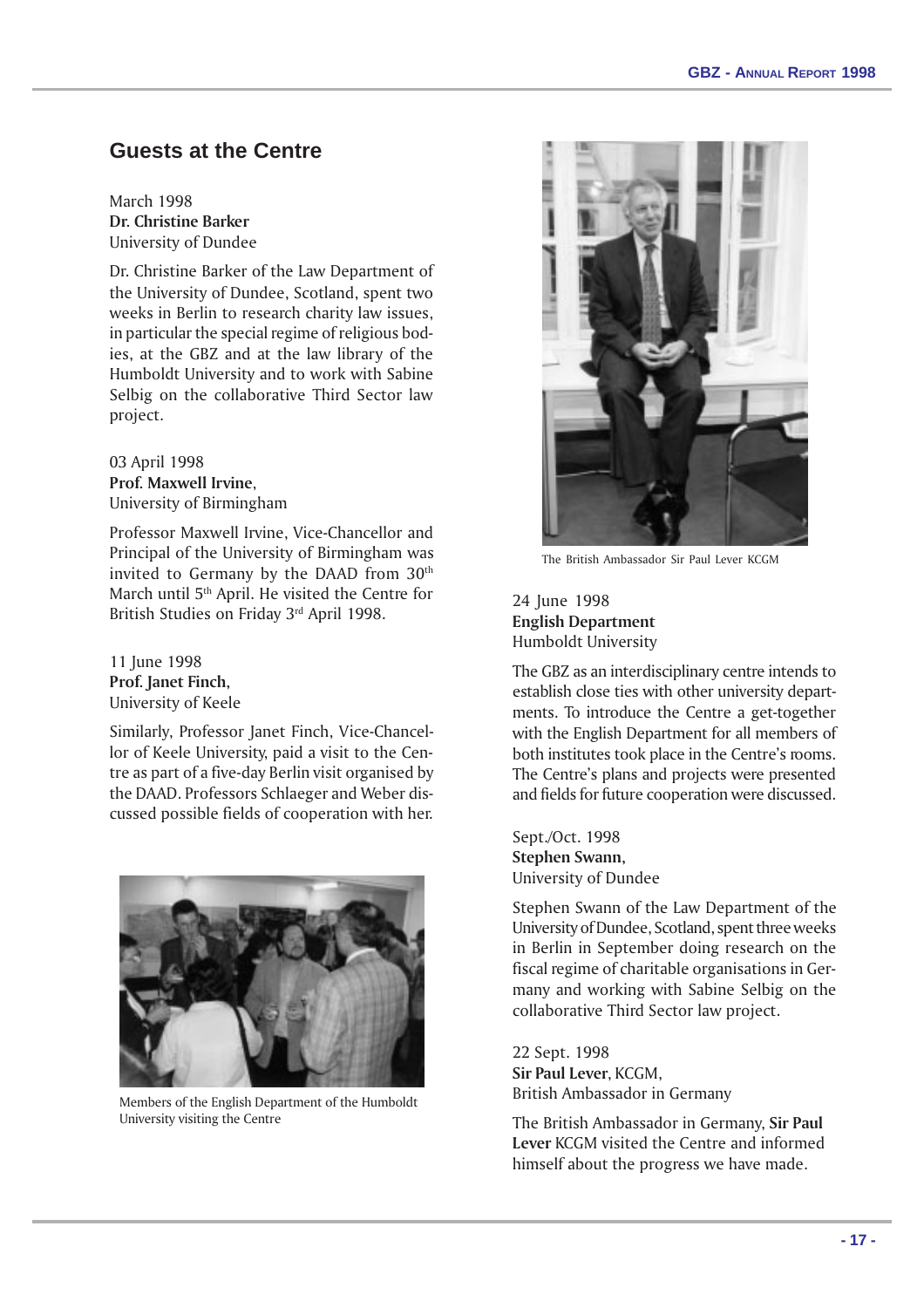# **Board of Trustees**

The constitutive meeting of the Centre's Board of Trustees, chaired by Sir Christopher Mallaby, took place on 19 January 1998. In his opening speech, the Director of the Centre for British Studies informed the trustees of the activities organised or hosted by the Centre in 1997, of the progress made in the Centre's initial buildup (employment of staff, advertisement of a professorship "British History since the Restoration", expansion and relocation of the Centre's library stock), of the Centre's teaching and research activities, its publications and its selfpresentation on the Internet, and of the Centre's financial situation. The discussion then focused on the question of how the Board, which as an "Advisory Board" has no direct financial responsibilities, could assist the further development of the Centre. The Centre is hoping for help with network building, sponsorships, and student attachments.

# **Sponsorship Projects of the Centre for British Studies**

The Centre for British Studies has developed a range of projects to attract sponsors who are willing to support its teaching and research, and to strengthen its position as a forum for lectures, seminars and conferences on topics central to Germany, Britain and Europe. These projects will not only benefit the Centre's own students but will also be useful to scholars and academics from other institutions, and to the general public.

Funding permitting, the following projects are ready to go ahead:

w Fellowships and Lectureship Programmes

The programme will ensure the contribution of professionals, academics and practitioners from Britain to the Centre's British Studies Course.

#### • Student Attachments Support Fund

The Centre, supported by sponsors, will offer to some of its students a means tested grant for a three-month attachment with an organisation or a firm in Britain, thus ensuring equal opportunities for all of them.

 $\triangleleft PC$  Workplaces

The Centre has invited sponsors to supply the hardware for an IT network of ten computer workplaces for students.

**\* British Studies Library** 

The Centre is planning to extend its library into a central institution for research in and teaching of British Studies in Berlin and the whole of Germany. Thus it will be able to support any academic research into British themes, while also providing broad information of general interest to interested members of the public.

 $\bullet$  Britain on Film

The Centre is planning to establish a video archive of British films and TV series, supplemented by a collection of articles and books on the films providing the necessary contextual knowledge, specialist film and television reference works and microfiche collections of British film magazines.

• "Gateway to Britain"

This compendium will give interested individuals and institutions access to relevant knowledge of major aspects of British culture. It will consist of two key components: a CD-ROM containing unique multimedia documentation on Britain, and an accompanying, richly illustrated volume providing the historical background for the CD-ROM data.

• Britain on the Internet (see page 20)

The realisation of these projects will be an important step towards establishing the Centre for British Studies in the top ranks of British Studies institutions in Germany and Europe.

Further information can be obtained from the Centre for British Studies.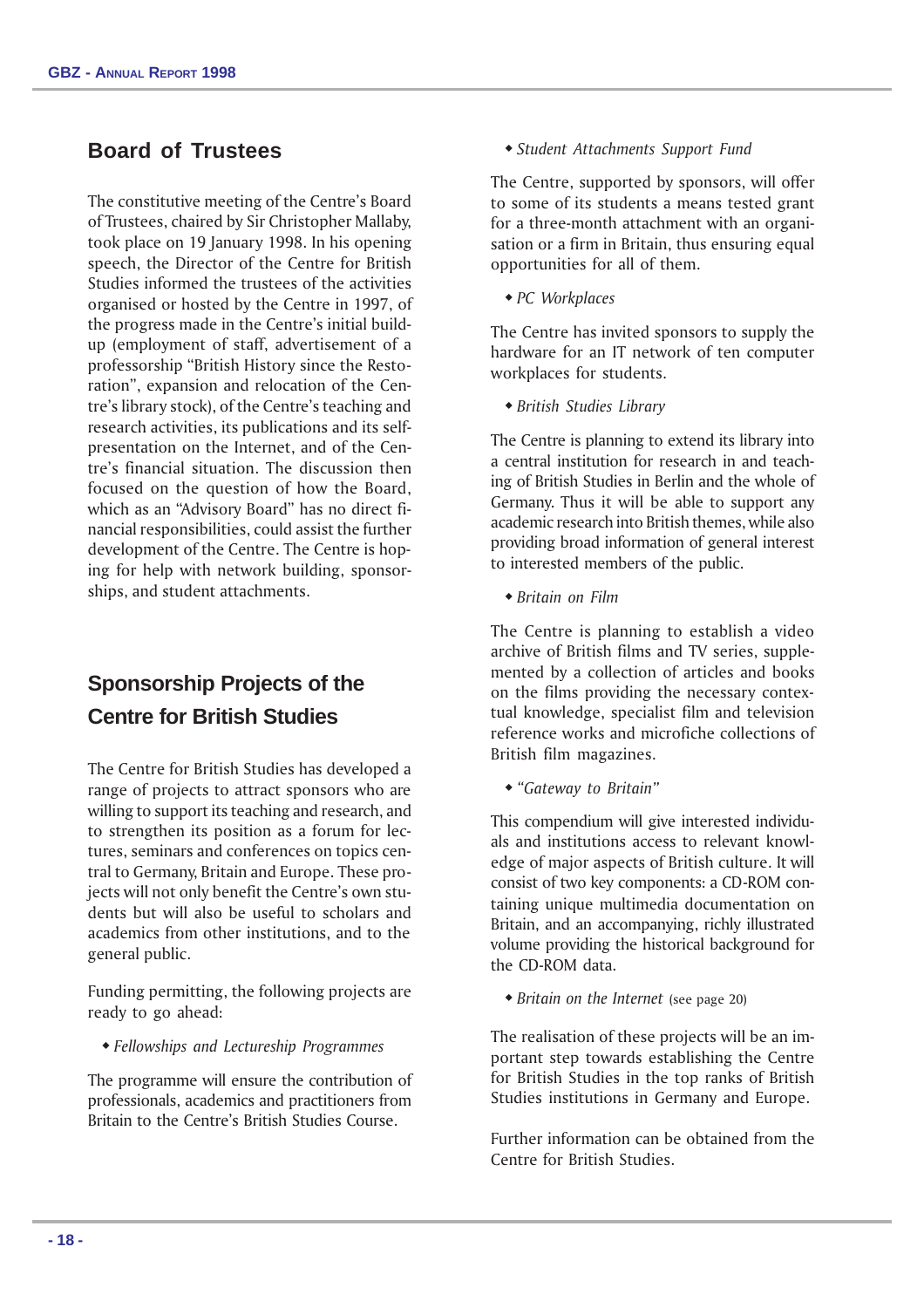# **Library**

The library of the Centre for British Studies provides excellent working and research opportunities for students, researchers, and the general public. The main library is situated in Dorotheenstraße. An additional reference research unit in Jägerstraße offers a reference library, an extensive microfiche collection and a reading room, with British newspapers and magazines, for the use of all available media.

## **Library (Dorotheenstraße)**

The Centre has established a library serving the special cultural studies interests of its teaching and research. The library's main themes are those of the relevant disciplines involved in British cultural studies, i.e. British literature and culture, history and political science, economics and law, philosophy, sociology, art and the media. At present, the library holds approximately 12,000 volumes and is continually expanding. This guarantees that the library offers a unique and excellent up-to-date opportunity for research in British cultural studies in Germany.



The library in Dorotheenstraße

In February 1998, the Centre's library moved to a new building, the August-Boeckh-Haus in Dorotheenstraße 65, together with other libraries of the Humboldt University. This building is not only conveniently situated within easy walking distance of the Centre in Jägerstraße, but it also provides all the technical and personnel requirements of a modern research library. Students and guests will be able to make use of the reading and working areas, most of which provide the opportunity to use one's laptop. The library's OPACs can be accessed on two terminals so that catalogue information is easily available at all times.



## **Reference Research Unit (Jägerstraße)**

The Centre's reference research unit in Jägerstraße offers reference works in all disciplines relevant to the teaching and research in the Centre for British Studies, together with reading and video facilities.

The British Embassy has generously helped to set up this reference research unit. In June 1997, the then British Ambassador Christopher Meyer CMG presented the Centre with a book donation of DM 26,000 for the reference section. An extensive microfiche collection can be found in the reading room of the reference library, which was also donated by the British Embassy in 1995. A state-of-the-art readerprinter guarantees the full use of this rare research opportunity. A basic stock of reference works on CD-ROM is also available. British daily newspapers and magazines ensure general up-to-date information on current issues and latest developments in Britain.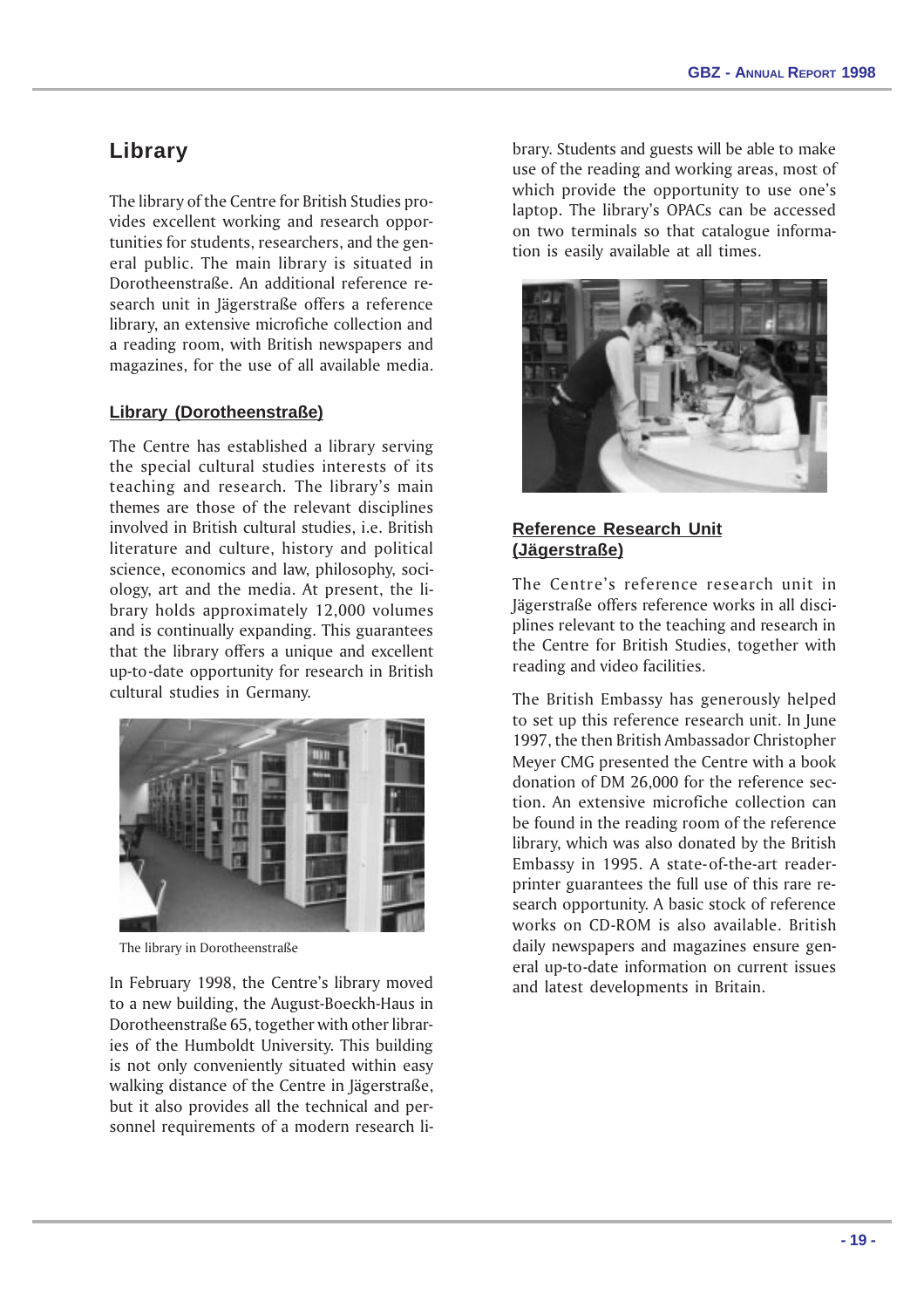# **The Centre's Website**

Since January 1998 the Centre for British Studies has been running its own website and through it the Centre became a part of the World Wide Web. The homepage is designed and maintained by staff members and hosted by the Humboldt University Berlin.

In a first phase our homepage provides information about the Centre and its staff. One subdirectory is dedicated to the history, the major goals and structure of the Centre, as well as the main activities during the past year. In a second you can get names, addresses including email, phone numbers and additional information about the members of staff.

Furthermore, the webpages provide up-todate information about our teaching programme, guest lectures, our libraries and other special events. Still under construction is an additional site with catalogues of useful links to other web-sites on specifically British issues, such as British history, literature, politics, the legal system.

During a second phase, the Centre of British Studies is planning to install an intranet for its staff and students, which will provide fast and easy access to internal papers, documents, timetables and such like.



The Centre's Internet address: http://www2.rz.hu-berlin.de/gbz/

In a third phase the Centre intends to set up a comprehensive German-language website gathering information on Great Britain for the use of academics, journalists and interested members of the public. This online information service will provide a kind of networked compendium consisting of

- $\bullet$  a comprehensive archive of pictures, graphics and topical as well as historical descriptions and analyses in German dealing with all relevant issues of British culture, such as literature (also providing diaries of current events), British legal, economic and social structures, the political situation in Britain (with an archive of past as well as current opinion polls and election results), British history and the situation of the media, etc.
- $\bullet$  a user-friendly classification system permitting the quick and easy compilation and linking of information units found in different parts of the archive
- $\cdot$  integrated in the classification, a catalogue of links with relevant English-language webpages, whose quality will be continually monitored by experts associated with the Centre for British Studies.

This fast, cost-effective, and easy-to-handle public internet archive will enable its users to compile items of information on a particular topic individually and without the waiting periods common with commercial information services. This project is part of the Centre's range of sponsorship projects described on page 18.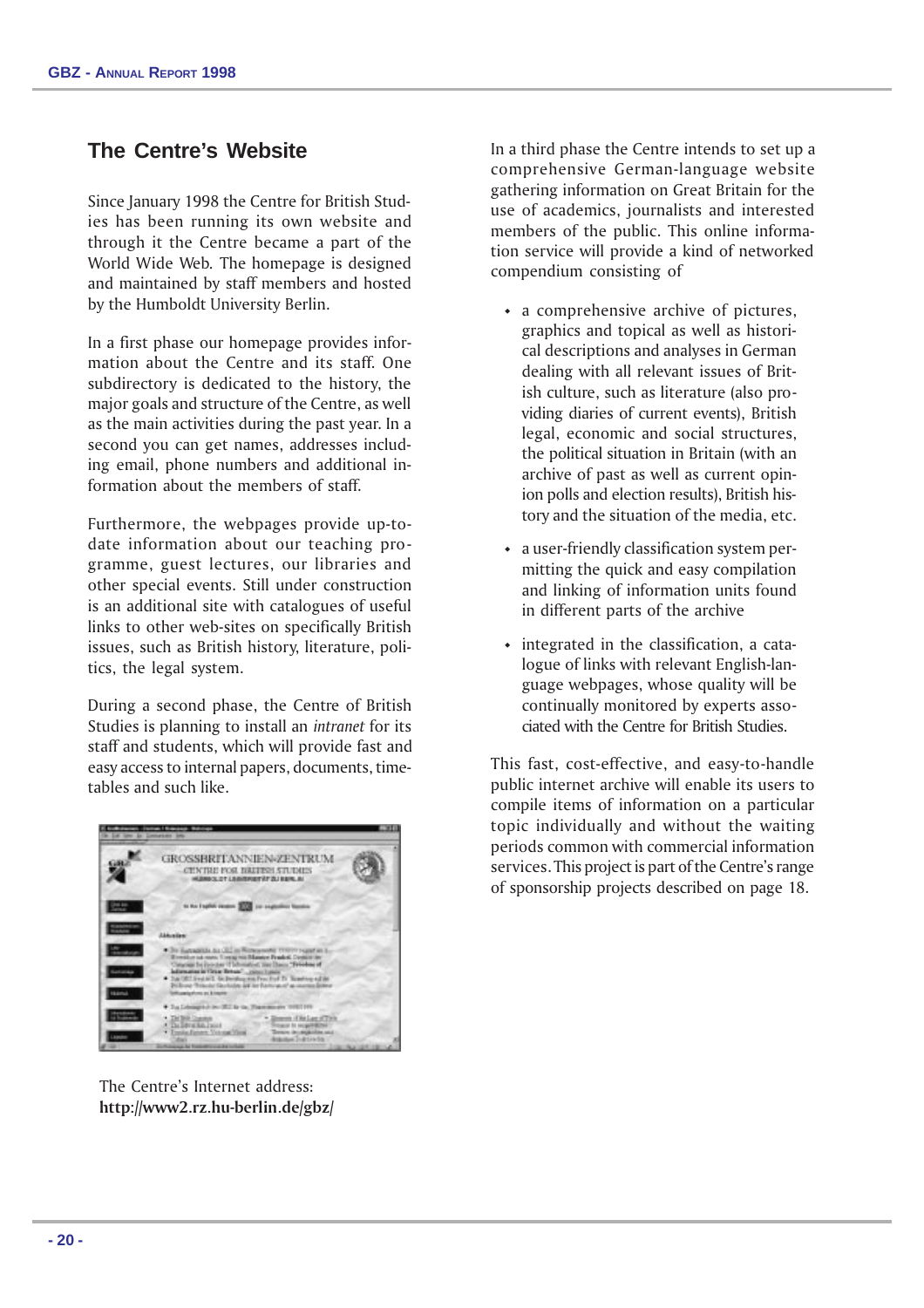The Centre for British Studies would like to thank the following firms and institutions for their generous support in 1998:

Readymix AG für Beteiligungen

The British Council

GKN Plc